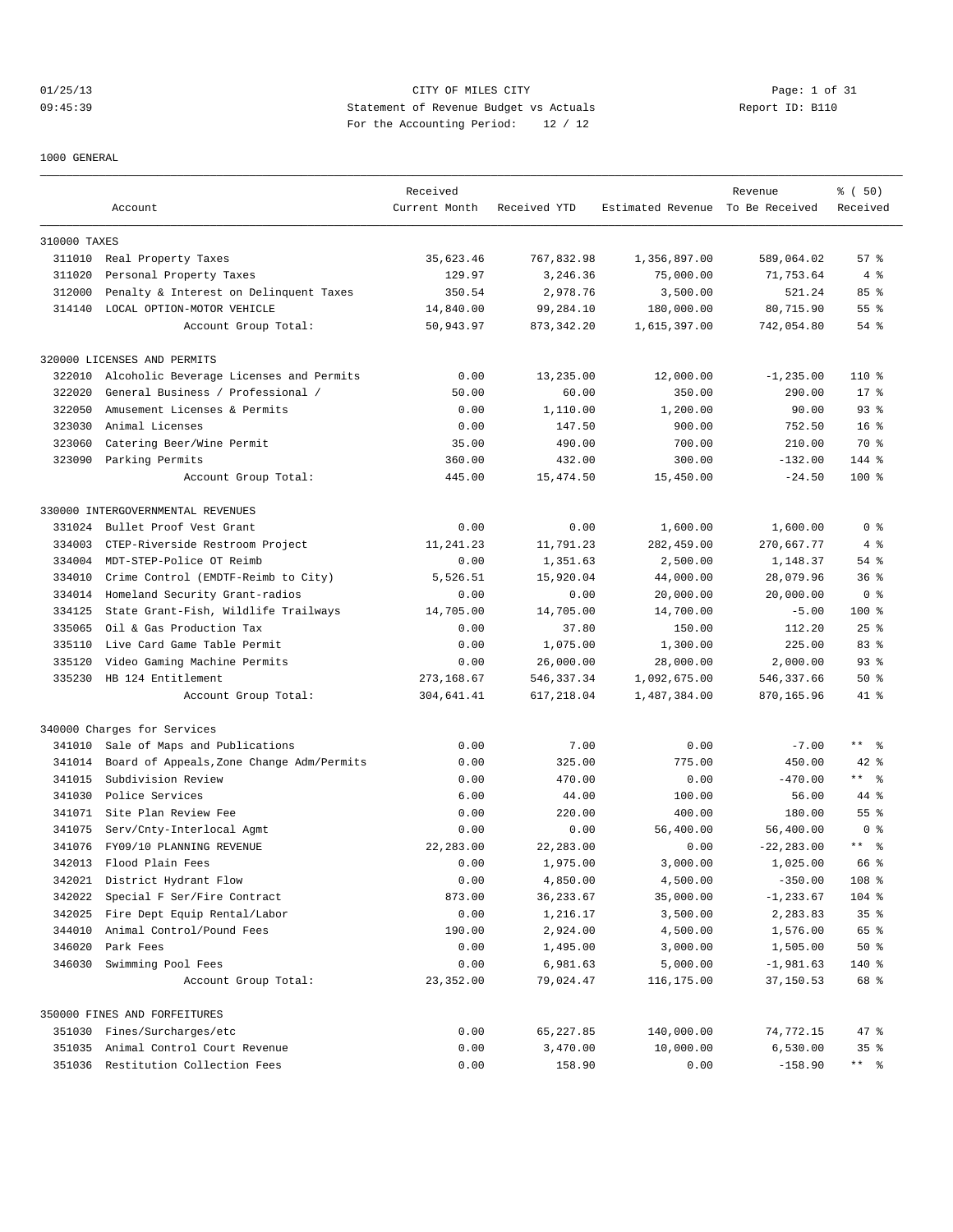# 01/25/13 Page: 2 of 31 09:45:39 Statement of Revenue Budget vs Actuals Report ID: B110 For the Accounting Period: 12 / 12

1000 GENERAL

|        | Account                           | Received<br>Current Month | Received YTD | Estimated Revenue | Revenue<br>To Be Received | % (50)<br>Received |
|--------|-----------------------------------|---------------------------|--------------|-------------------|---------------------------|--------------------|
|        | Account Group Total:              | 0.00                      | 68,856.75    | 150,000.00        | 81, 143. 25               | 46%                |
|        | 360000 MISCELLANEOUS REVENUE      |                           |              |                   |                           |                    |
| 361005 | MidRivers Franchise Fees          | 0.00                      | 42,667.62    | 82,000.00         | 39, 332.38                | $52$ $%$           |
| 361010 | Land Rental                       | 3,205.60                  | 13,889.59    | 22,000.00         | 8,110.41                  | 63 %               |
| 361020 | Building Rentals                  | 1,349.99                  | 8,099.94     | 16,000.00         | 7,900.06                  | $51$ %             |
| 362020 | MISC REVENUE                      | 5,827.39                  | 11,185.26    | 2,000.00          | $-9, 185.26$              | 559 %              |
| 362022 | Health Ins-MMIA Emp Benefits Prog | 0.00                      | $-2, 130.51$ | 0.00              | 2,130.51                  | $***$ $\approx$    |
| 365000 | Contributions and Donations       | 0.00                      | 1,895.00     | 0.00              | $-1,895.00$               | $***$ $\approx$    |
| 366040 | Misc.-BHS                         | 0.00                      | 0.00         | 800.00            | 800.00                    | 0 <sup>8</sup>     |
| 366050 | Sale of Junk/Salvage-PD cars      | 0.00                      | 135.00       | 0.00              | $-135.00$                 | $***$ $ -$         |
|        | Account Group Total:              | 10,382.98                 | 75,741.90    | 122,800.00        | 47,058.10                 | $62$ $%$           |
|        | 370000 INVESTMENT EARNINGS        |                           |              |                   |                           |                    |
|        | 371010 Investment Earnings        | 234.05                    | 1,115.49     | 2,000.00          | 884.51                    | 56%                |
|        | Account Group Total:              | 234.05                    | 1,115.49     | 2,000.00          | 884.51                    | 56%                |
|        | 380000 OTHER FINANCING SOURCES    |                           |              |                   |                           |                    |
| 383000 | Interfund Operating Transfer      | 42,095.87                 | 157, 165.53  | 507,922.00        | 350,756.47                | $31$ %             |
|        | Account Group Total:              | 42,095.87                 | 157, 165.53  | 507,922.00        | 350,756.47                | $31$ %             |
|        | Fund Total:                       | 432,095.28                | 1,887,938.88 | 4,017,128.00      | 2,129,189.12              | 47.8               |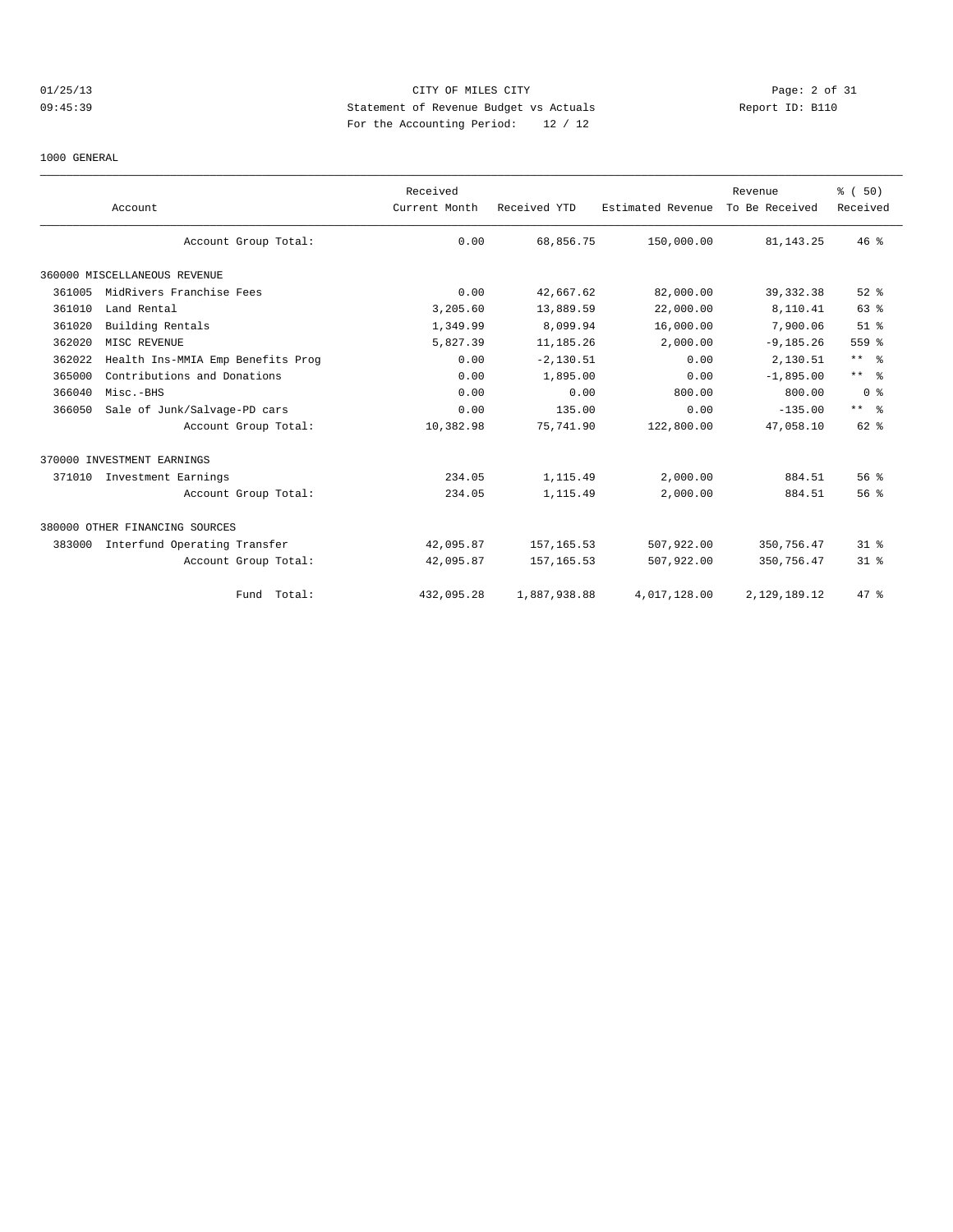# 01/25/13 CITY OF MILES CITY Page: 3 of 31<br>09:45:39 Statement of Revenue Budget vs Actuals Report ID: B110<br>Por the Accumular Deviced: 20:42. 09:45:39 Statement of Revenue Budget vs Actuals Report ID: B110 For the Accounting Period: 12 / 12

# 2220 LIBRARY

|        |                                | Received      |              |                   | Revenue        | % (50)         |
|--------|--------------------------------|---------------|--------------|-------------------|----------------|----------------|
|        | Account                        | Current Month | Received YTD | Estimated Revenue | To Be Received | Received       |
|        | 340000 Charges for Services    |               |              |                   |                |                |
| 341075 | Serv/Cnty-Interlocal Agmt      | 19, 133. 32   | 19, 133.32   | 38,267.00         | 19,133.68      | $50*$          |
| 346070 | Library Fees                   | 352.65        | 2,211.00     | 4,000.00          | 1,789.00       | 55 %           |
| 346074 | Book Sales                     | 9.25          | 226.15       | 400.00            | 173.85         | 57%            |
|        | Account Group Total:           | 19,495.22     | 21,570.47    | 42,667.00         | 21,096.53      | $51$ %         |
|        | 360000 MISCELLANEOUS REVENUE   |               |              |                   |                |                |
| 365000 | Contributions and Donations    | 0.00          | 0.00         | 20,000.00         | 20,000.00      | 0 <sup>8</sup> |
|        | Account Group Total:           | 0.00          | 0.00         | 20,000.00         | 20,000.00      | 0 <sup>8</sup> |
|        | 380000 OTHER FINANCING SOURCES |               |              |                   |                |                |
| 383000 | Interfund Operating Transfer   | 23,160.66     | 138,963.96   | 277,928.00        | 138,964.04     | $50*$          |
|        | Account Group Total:           | 23,160.66     | 138,963.96   | 277,928.00        | 138,964.04     | $50*$          |
|        | Fund Total:                    | 42,655.88     | 160,534.43   | 340,595.00        | 180,060.57     | 47.8           |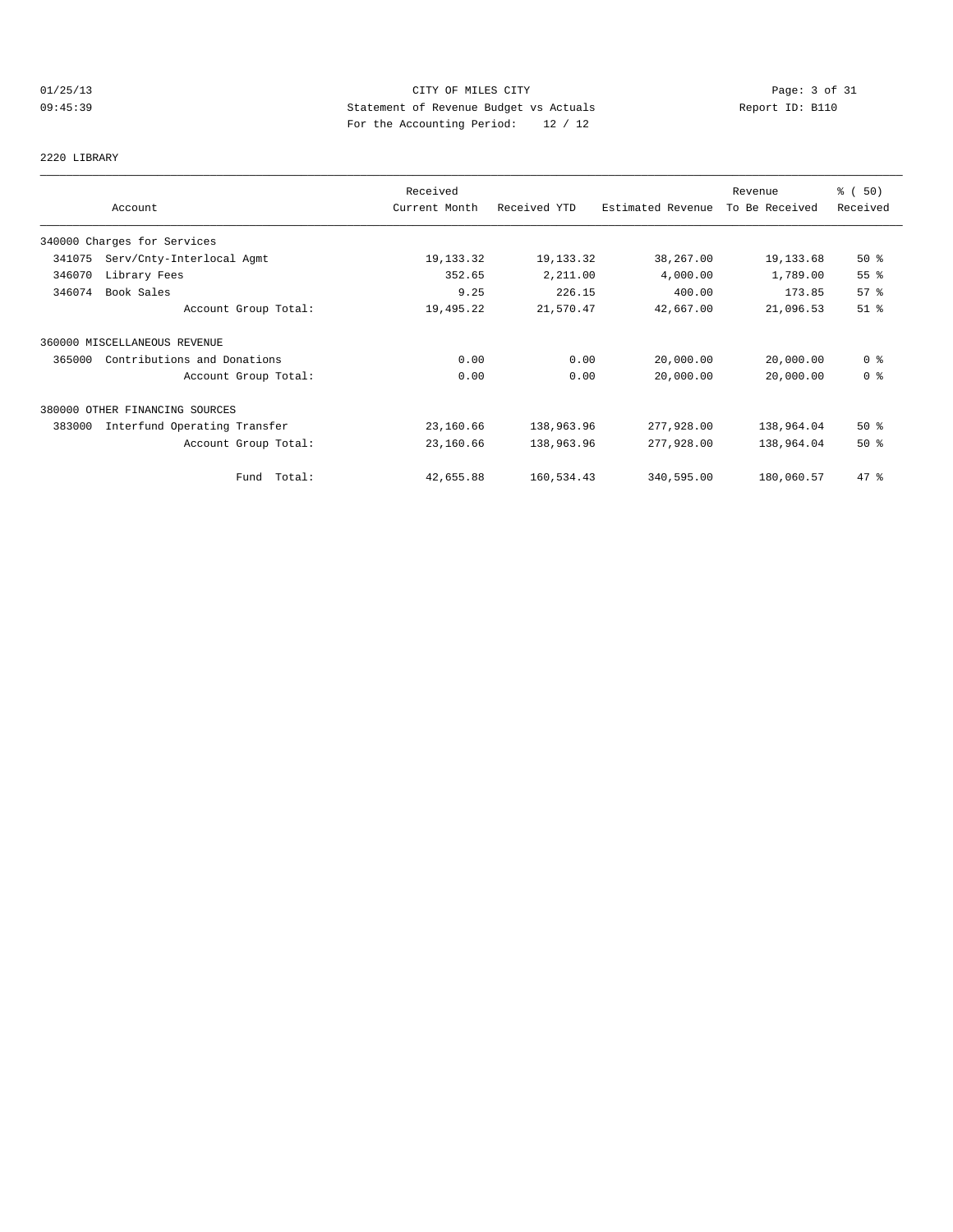# 01/25/13 CITY OF MILES CITY Page: 4 of 31<br>09:45:39 Statement of Revenue Budget vs Actuals Report ID: B110<br>Por the Accumular Deviced: 20:420 09:45:39 Statement of Revenue Budget vs Actuals Report ID: B110 For the Accounting Period: 12 / 12

#### 2260 EMERGENCY DISASTER

|              |                                        | Received      |              |                   | Revenue        | 8 ( 50)         |
|--------------|----------------------------------------|---------------|--------------|-------------------|----------------|-----------------|
|              | Account                                | Current Month | Received YTD | Estimated Revenue | To Be Received | Received        |
| 310000 TAXES |                                        |               |              |                   |                |                 |
| 311010       | Real Property Taxes                    | 16.06         | 168.01       | 0.00              | $-168.01$      | $***$ %         |
| 311020       | Personal Property Taxes                | 1.24          | 30.83        | 0.00              | $-30.83$       | $***$ %         |
| 312000       | Penalty & Interest on Delinquent Taxes | 2.94          | 12.68        | 0.00              | $-12.68$       | $***$ %         |
|              | Account Group Total:                   | 20.24         | 211.52       | 0.00              | $-211.52$      | $***$ $\approx$ |
|              | 330000 INTERGOVERNMENTAL REVENUES      |               |              |                   |                |                 |
| 331113       | FEMA -Projects                         | 0.00          | 0.00         | 63,600.00         | 63,600.00      | 0 <sup>8</sup>  |
|              | Account Group Total:                   | 0.00          | 0.00         | 63,600.00         | 63,600.00      | 0 <sub>8</sub>  |
|              | Total:<br>Fund                         | 20.24         | 211.52       | 63,600.00         | 63, 388, 48    | 0 <sub>8</sub>  |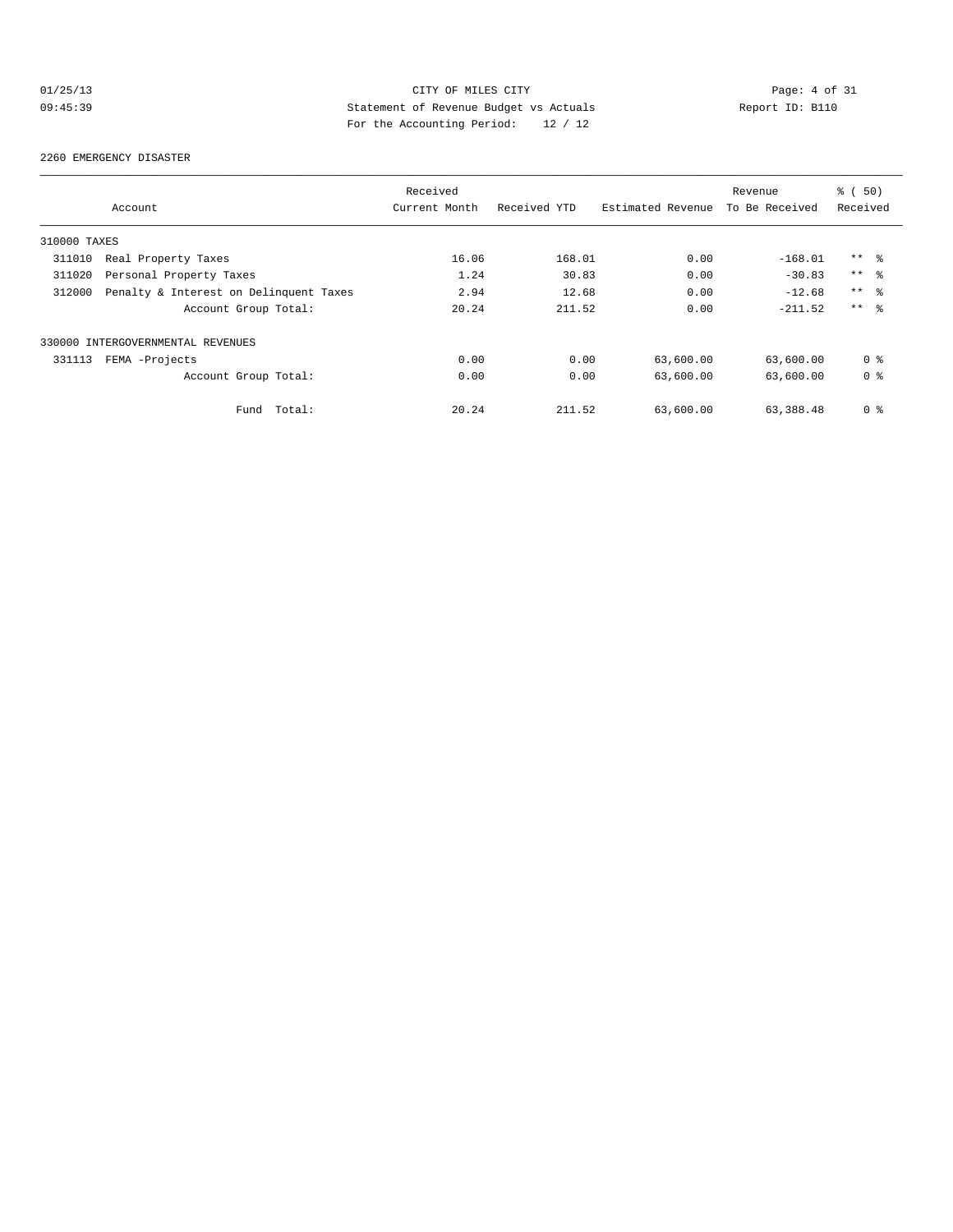# 01/25/13 CITY OF MILES CITY Page: 5 of 31 09:45:39 Statement of Revenue Budget vs Actuals Report ID: B110<br>Report ID: B110 For the Accounting Period: 12 / 12

#### 2270 Health

|                                        | Received      |              |                   | Revenue        | $\frac{1}{6}$ (50) |
|----------------------------------------|---------------|--------------|-------------------|----------------|--------------------|
| Account                                | Current Month | Received YTD | Estimated Revenue | To Be Received | Received           |
| 340000 Charges for Services            |               |              |                   |                |                    |
| Health Inspection Fees<br>344030       | 0.00          | 4,715.55     | 15,000.00         | 10,284.45      | $31*$              |
| Account Group Total:                   | 0.00          | 4,715.55     | 15,000.00         | 10,284.45      | $31*$              |
| 380000 OTHER FINANCING SOURCES         |               |              |                   |                |                    |
| 383000<br>Interfund Operating Transfer | 0.00          | 0.00         | 30,000.00         | 30,000.00      | 0 %                |
| Account Group Total:                   | 0.00          | 0.00         | 30,000.00         | 30,000.00      | 0 <sup>8</sup>     |
| Total:<br>Fund                         | 0.00          | 4,715.55     | 45,000.00         | 40,284.45      | $10*$              |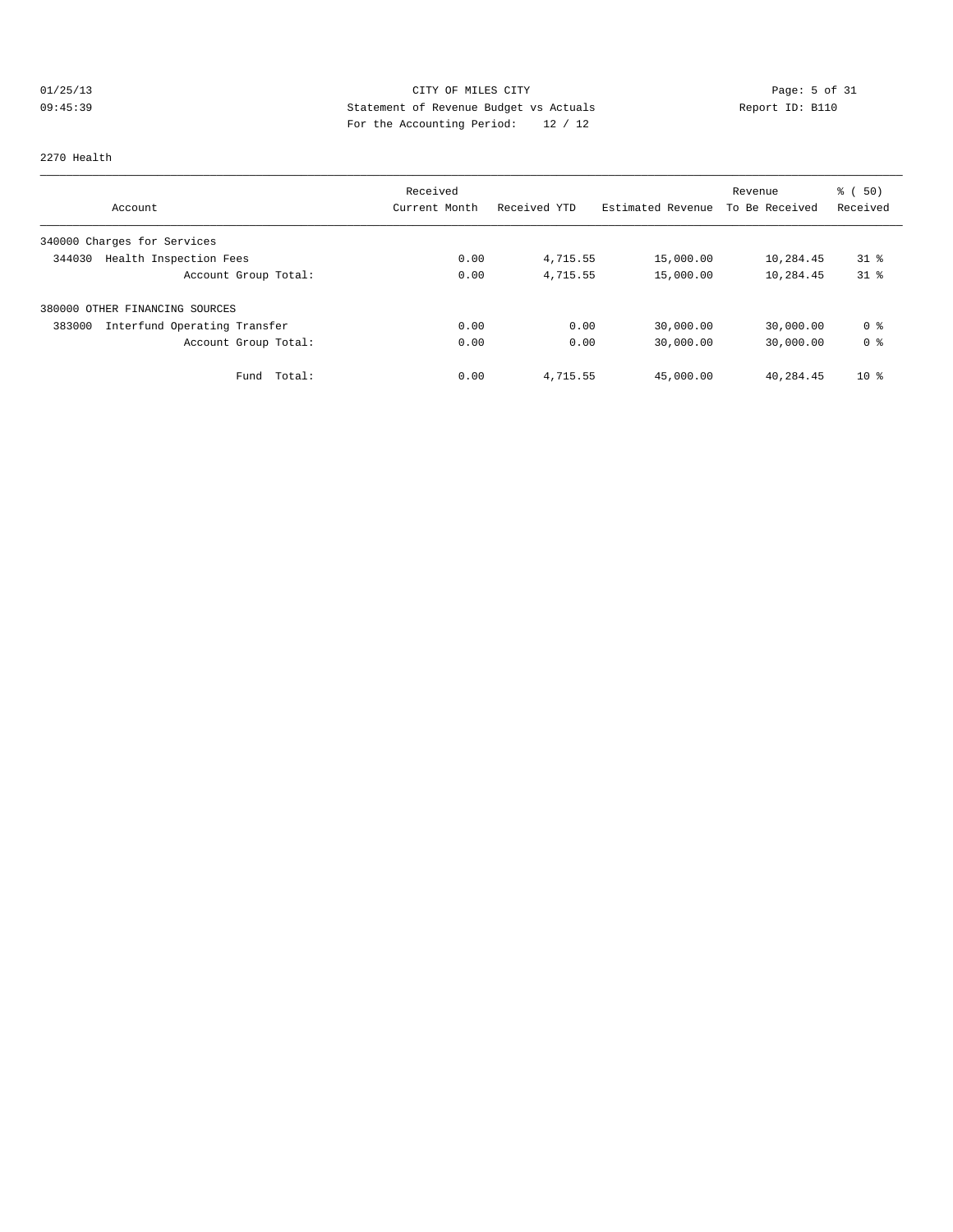# 01/25/13 CITY OF MILES CITY Page: 6 of 31 09:45:39 Statement of Revenue Budget vs Actuals Report ID: B110 For the Accounting Period: 12 / 12

2372 Permissive Medical Levy

|              | Account                                | Received<br>Current Month | Received YTD | Estimated Revenue | Revenue<br>To Be Received | 8 ( 50)<br>Received |
|--------------|----------------------------------------|---------------------------|--------------|-------------------|---------------------------|---------------------|
| 310000 TAXES |                                        |                           |              |                   |                           |                     |
| 311010       | Real Property Taxes                    | 3,420.98                  | 74,704.43    | 91,209.00         | 16,504.57                 | $82*$               |
| 311020       | Personal Property Taxes                | 4.33                      | 108.16       | 2,545.00          | 2,436.84                  | $4 \text{ }$        |
| 312000       | Penalty & Interest on Delinquent Taxes | 11.45                     | 94.11        | 0.00              | $-94.11$                  | $***$ 8             |
|              | Account Group Total:                   | 3,436.76                  | 74,906.70    | 93,754.00         | 18,847.30                 | 80%                 |
|              | Fund Total:                            | 3,436.76                  | 74,906.70    | 93,754.00         | 18,847.30                 | $80*$               |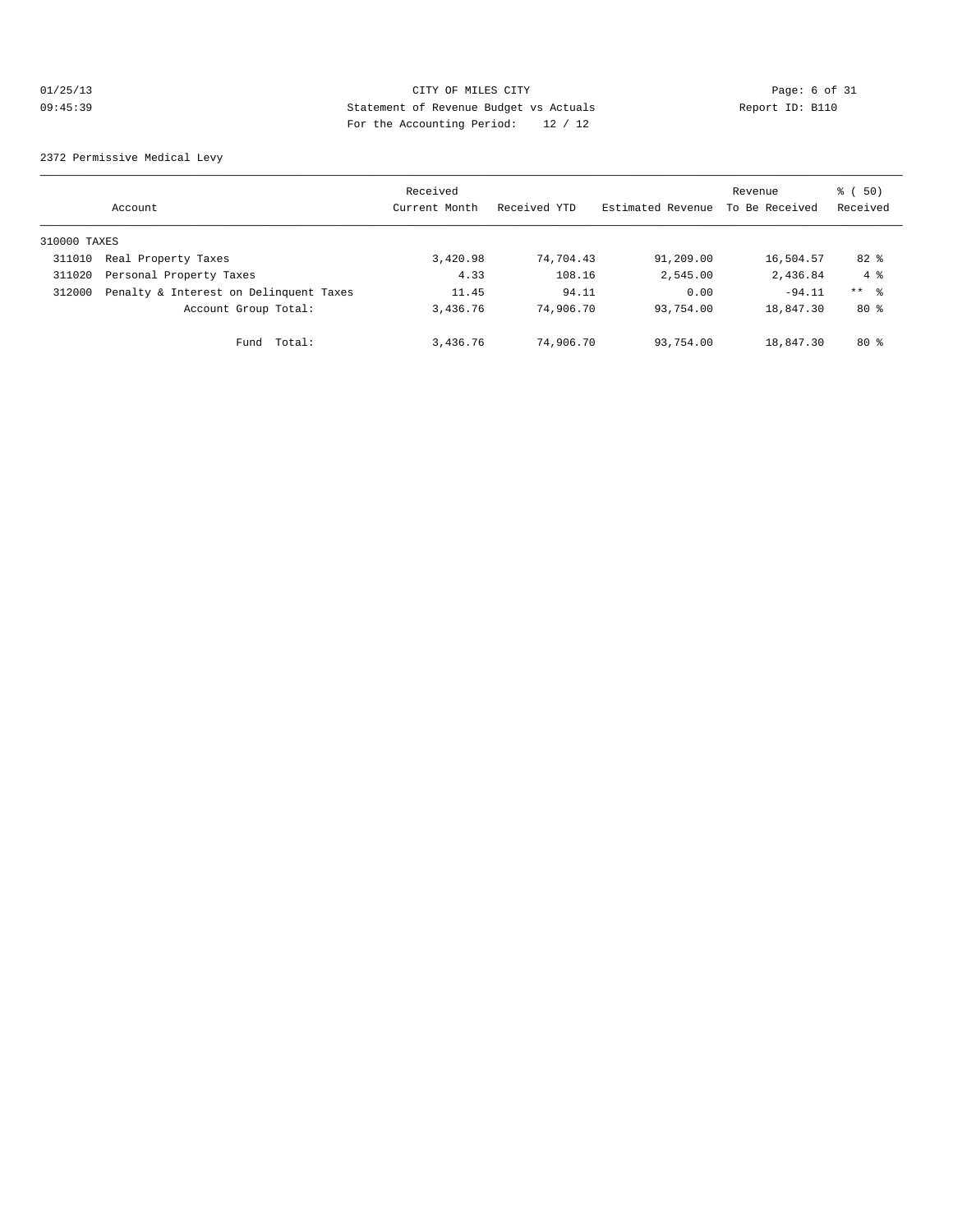# 01/25/13 CITY OF MILES CITY Page: 7 of 31 09:45:39 Statement of Revenue Budget vs Actuals Report ID: B110<br>Report ID: B110 For the Accounting Period: 12 / 12

#### 2394 BUILDING CODE ENFORCEMENT

| Account                              | Received<br>Current Month | Received YTD | Estimated Revenue | Revenue<br>To Be Received | 8 ( 50)<br>Received |
|--------------------------------------|---------------------------|--------------|-------------------|---------------------------|---------------------|
| 320000 LICENSES AND PERMITS          |                           |              |                   |                           |                     |
| Building & Related Permits<br>323010 | 505.00                    | 44,965.02    | 75,000.00         | 30,034.98                 | 60 %                |
| Account Group Total:                 | 505.00                    | 44,965.02    | 75,000.00         | 30,034.98                 | 60 %                |
| Fund Total:                          | 505.00                    | 44,965.02    | 75,000.00         | 30,034.98                 | 60 %                |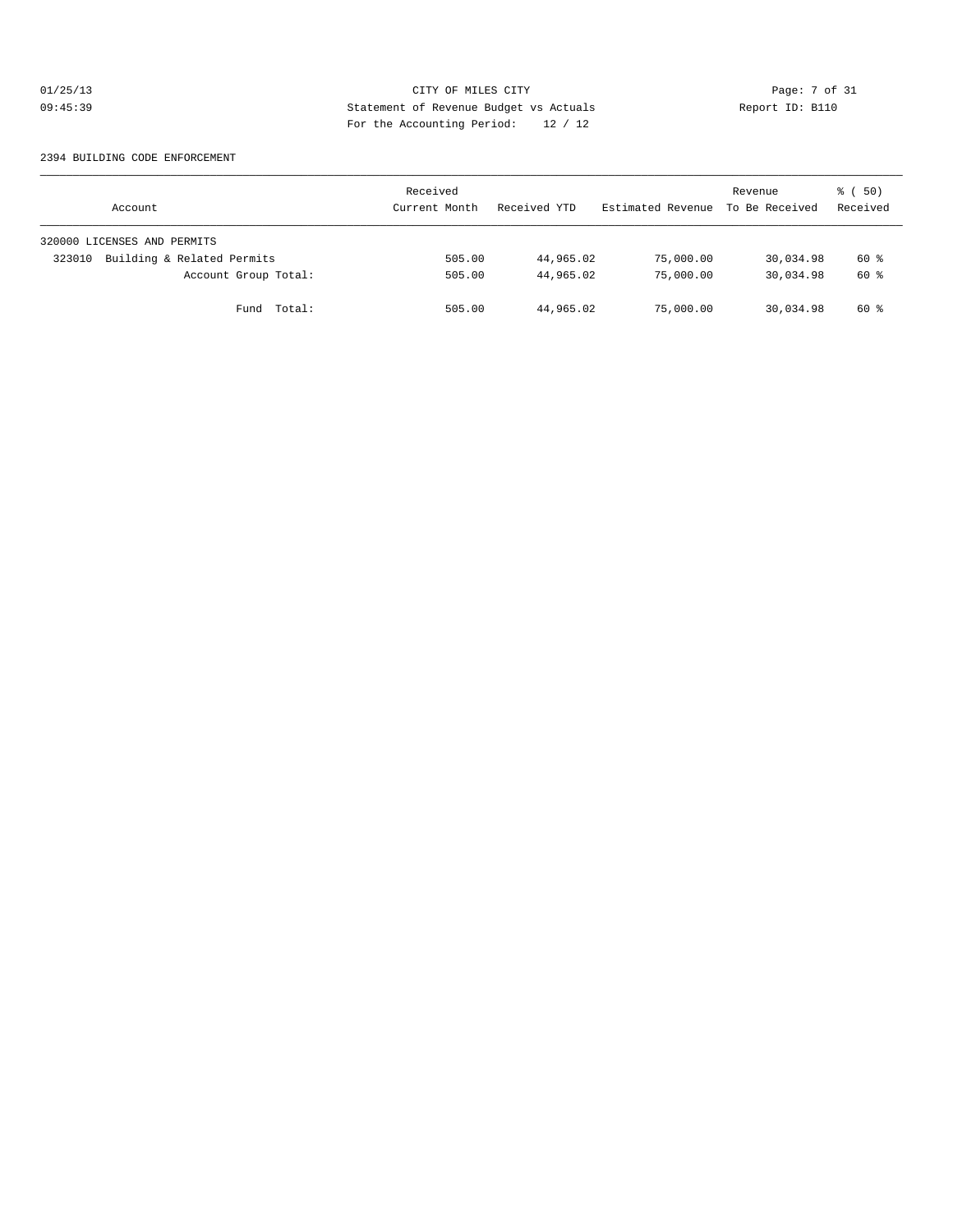# Olis CITY OF MILES CITY CONTRIBUTE CITY Page: 8 of 31<br>
09:45:39 Statement of Revenue Budget vs Actuals Report ID: B110 09:45:39 Statement of Revenue Budget vs Actuals Report ID: B110 For the Accounting Period: 12 / 12

2400 LTG M D#165-(Gen City)

|        |                                          | Received      |              |                   | Revenue        | % ( 50)            |
|--------|------------------------------------------|---------------|--------------|-------------------|----------------|--------------------|
|        | Account                                  | Current Month | Received YTD | Estimated Revenue | To Be Received | Received           |
|        | 360000 MISCELLANEOUS REVENUE             |               |              |                   |                |                    |
| 363010 | Maintenance Assessments                  | 4,334.87      | 103,514.33   | 172,015.00        | 68,500.67      | 60 %               |
| 363040 | Penalty & Interest on Deling Assessments | 88.76         | 672.75       | 500.00            | $-172.75$      | $135$ $%$          |
|        | Account Group Total:                     | 4,423.63      | 104,187.08   | 172,515.00        | 68,327.92      | 60 %               |
|        | 370000 INVESTMENT EARNINGS               |               |              |                   |                |                    |
| 371010 | Investment Earnings                      | 16.43         | 45.11        | 100.00            | 54.89          | $45$ $\frac{6}{3}$ |
|        | Account Group Total:                     | 16.43         | 45.11        | 100.00            | 54.89          | $45$ $%$           |
|        | Total:<br>Fund                           | 4,440.06      | 104,232.19   | 172,615.00        | 68,382.81      | $60*$              |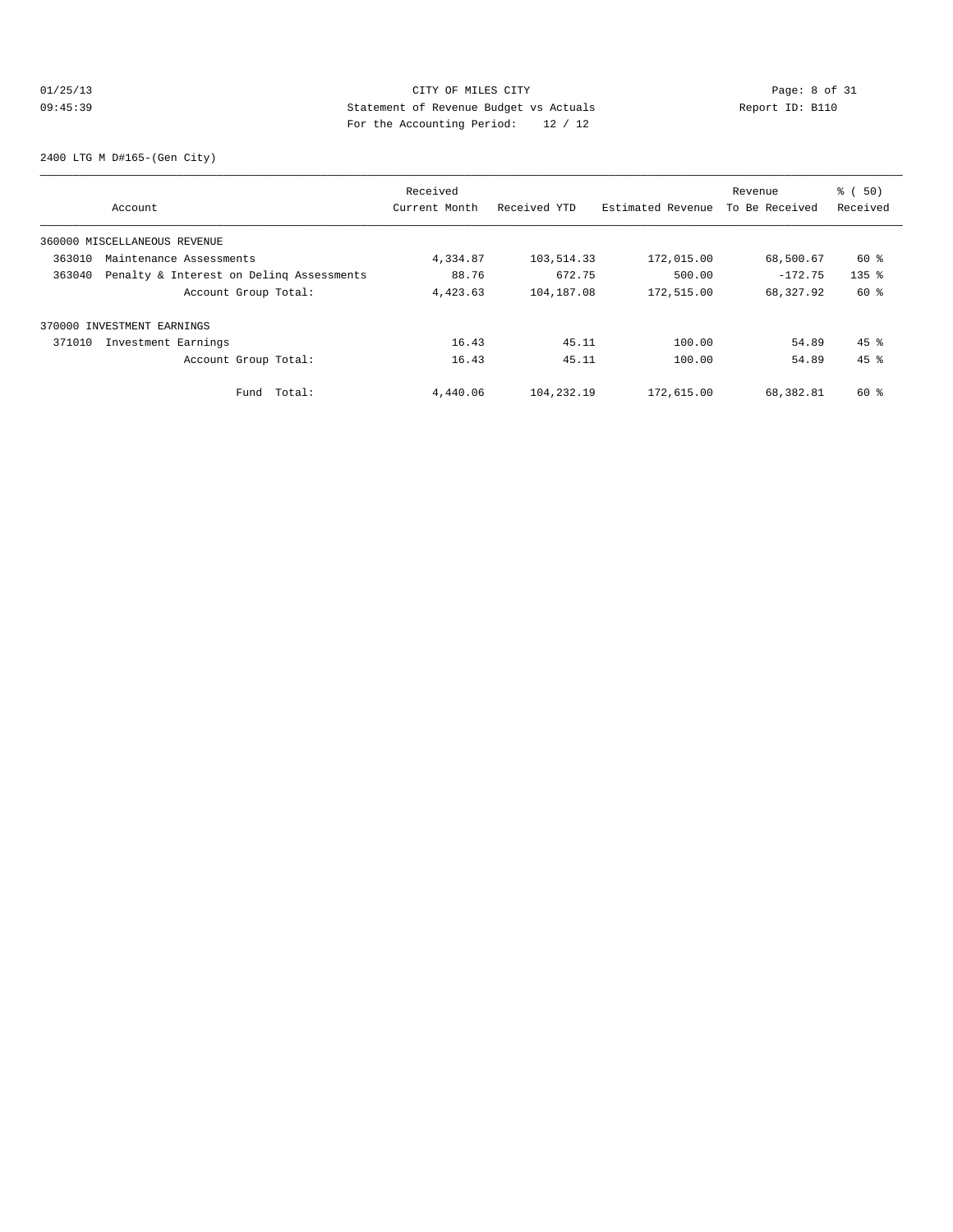# 01/25/13 CITY OF MILES CITY Page: 9 of 31<br>09:45:39 Statement of Revenue Budget vs Actuals Report ID: B110<br>09:45:39 Page: the National Page of Actual Page: 10 09:45:39 Statement of Revenue Budget vs Actuals Report ID: B110 For the Accounting Period: 12 / 12

2420 LTG M D#167-(MilesAddn Etc)

|        |                                          | Received      |              |                   | Revenue        | % ( 50)         |
|--------|------------------------------------------|---------------|--------------|-------------------|----------------|-----------------|
|        | Account                                  | Current Month | Received YTD | Estimated Revenue | To Be Received | Received        |
|        | 360000 MISCELLANEOUS REVENUE             |               |              |                   |                |                 |
| 363010 | Maintenance Assessments                  | 865.68        | 15,803.28    | 34,511.00         | 18,707.72      | $46*$           |
| 363040 | Penalty & Interest on Deling Assessments | 22.37         | 67.41        | 100.00            | 32.59          | 67 %            |
|        | Account Group Total:                     | 888.05        | 15,870.69    | 34,611.00         | 18,740.31      | 46%             |
|        | 370000 INVESTMENT EARNINGS               |               |              |                   |                |                 |
| 371010 | Investment Earnings                      | 2.90          | 10.44        | 0.00              | $-10.44$       | $***$ $\approx$ |
|        | Account Group Total:                     | 2.90          | 10.44        | 0.00              | $-10.44$       | $***$ $\approx$ |
|        | Total:<br>Fund                           | 890.95        | 15,881.13    | 34,611.00         | 18,729.87      | $46*$           |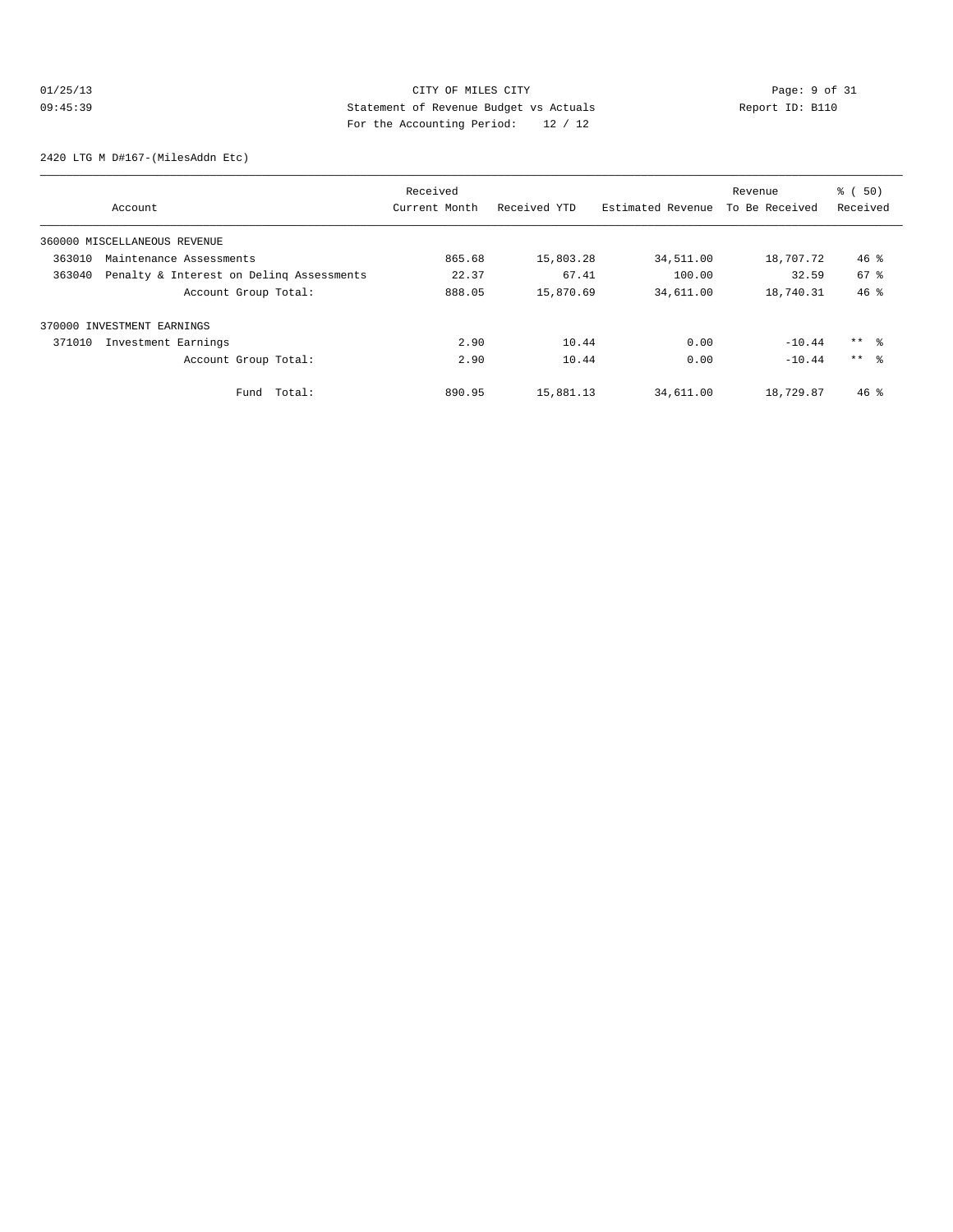# 01/25/13 CITY OF MILES CITY<br>09:45:39 Deport ID: B110<br>09:45:39 CITY Development of Revenue Budget vs Actuals<br>For the Accounting Device: 12.4.12 09:45:39 Statement of Revenue Budget vs Actuals Report ID: B110 For the Accounting Period: 12 / 12

2430 LTG M D#171-(Balsam Est)

|        |                                          | Received      |              |                   | Revenue        | % ( 50)         |
|--------|------------------------------------------|---------------|--------------|-------------------|----------------|-----------------|
|        | Account                                  | Current Month | Received YTD | Estimated Revenue | To Be Received | Received        |
|        | 360000 MISCELLANEOUS REVENUE             |               |              |                   |                |                 |
| 363010 | Maintenance Assessments                  | 47.53         | 1,415.75     | 4,008.00          | 2,592.25       | 35 <sup>8</sup> |
| 363040 | Penalty & Interest on Deling Assessments | 0.39          | 0.39         | 0.00              | $-0.39$        | $***$ 8         |
|        | Account Group Total:                     | 47.92         | 1,416.14     | 4,008.00          | 2,591.86       | 35 <sup>8</sup> |
|        | 370000 INVESTMENT EARNINGS               |               |              |                   |                |                 |
| 371010 | Investment Earnings                      | 0.29          | 0.98         | 0.00              | $-0.98$        | $***$ %         |
|        | Account Group Total:                     | 0.29          | 0.98         | 0.00              | $-0.98$        | $***$ $\approx$ |
|        | Total:<br>Fund                           | 48.21         | 1,417.12     | 4,008.00          | 2,590.88       | 35 <sup>8</sup> |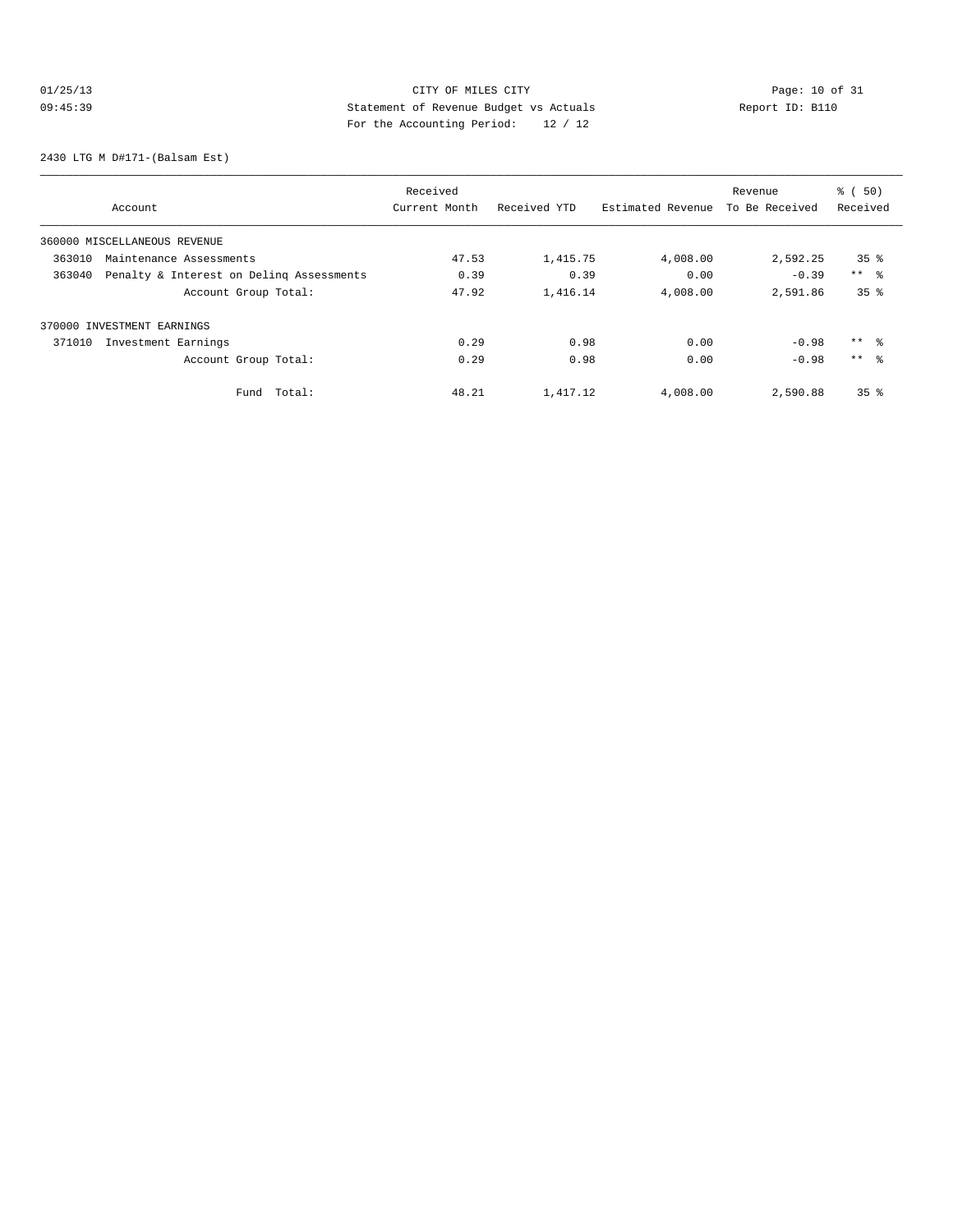# 01/25/13 Page: 11 of 31 09:45:39 Statement of Revenue Budget vs Actuals Report ID: B110<br>Report ID: B110 For the Accounting Period: 12 / 12

2440 LTG M D#172-(Main Str)

|        |                                          | Received      |              |                   | Revenue        | % ( 50)  |
|--------|------------------------------------------|---------------|--------------|-------------------|----------------|----------|
|        | Account                                  | Current Month | Received YTD | Estimated Revenue | To Be Received | Received |
|        | 360000 MISCELLANEOUS REVENUE             |               |              |                   |                |          |
| 363010 | Maintenance Assessments                  | 157.98        | 5,691.43     | 25,046.00         | 19,354.57      | $23$ %   |
| 363040 | Penalty & Interest on Deling Assessments | 1.31          | 14.15        | 100.00            | 85.85          | $14*$    |
|        | Account Group Total:                     | 159.29        | 5,705.58     | 25,146.00         | 19,440.42      | $23$ $%$ |
|        | 370000 INVESTMENT EARNINGS               |               |              |                   |                |          |
| 371010 | Investment Earnings                      | 3.84          | 21.98        | 50.00             | 28.02          | $44*$    |
|        | Account Group Total:                     | 3.84          | 21.98        | 50.00             | 28.02          | 44 %     |
|        | Total:<br>Fund                           | 163.13        | 5,727.56     | 25,196.00         | 19,468.44      | $23$ %   |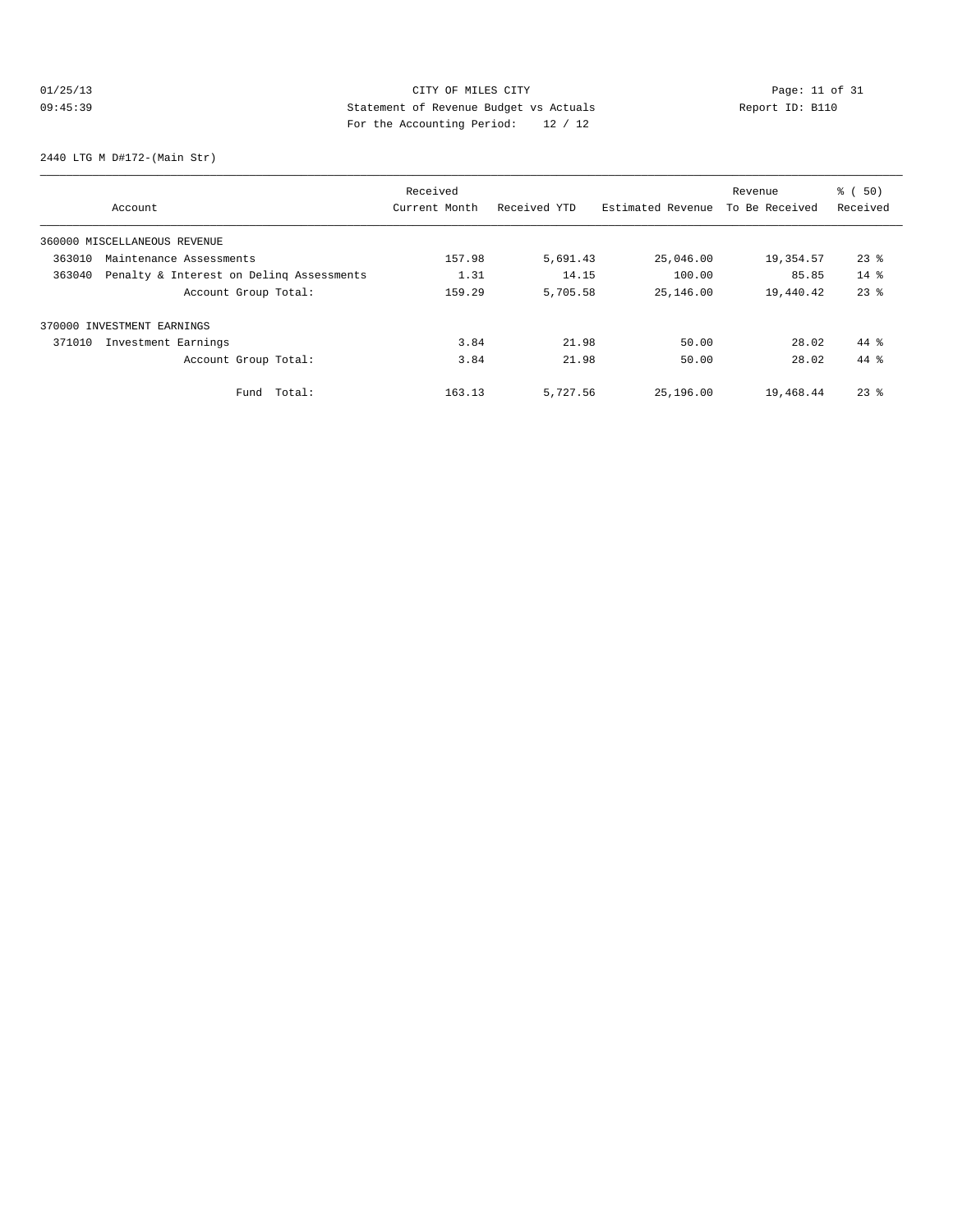# 01/25/13 Page: 12 of 31 09:45:39 Statement of Revenue Budget vs Actuals Report ID: B110 For the Accounting Period: 12 / 12

2450 LTG M D#195-(SG-Trico)

|        |                                          | Received      |              |                   | Revenue        | % ( 50)         |
|--------|------------------------------------------|---------------|--------------|-------------------|----------------|-----------------|
|        | Account                                  | Current Month | Received YTD | Estimated Revenue | To Be Received | Received        |
|        | 360000 MISCELLANEOUS REVENUE             |               |              |                   |                |                 |
| 363010 | Maintenance Assessments                  | 0.00          | 2,382.81     | 3,593.00          | 1,210.19       | 66 %            |
| 363040 | Penalty & Interest on Deling Assessments | 0.00          | 0.94         | 0.00              | $-0.94$        | $***$ %         |
|        | Account Group Total:                     | 0.00          | 2,383.75     | 3,593.00          | 1,209.25       | 66 %            |
|        | 370000 INVESTMENT EARNINGS               |               |              |                   |                |                 |
| 371010 | Investment Earnings                      | 0.52          | 2.24         | 0.00              | $-2.24$        | $***$ %         |
|        | Account Group Total:                     | 0.52          | 2.24         | 0.00              | $-2.24$        | $***$ $\approx$ |
|        | Total:<br>Fund                           | 0.52          | 2,385.99     | 3,593.00          | 1,207.01       | 66 %            |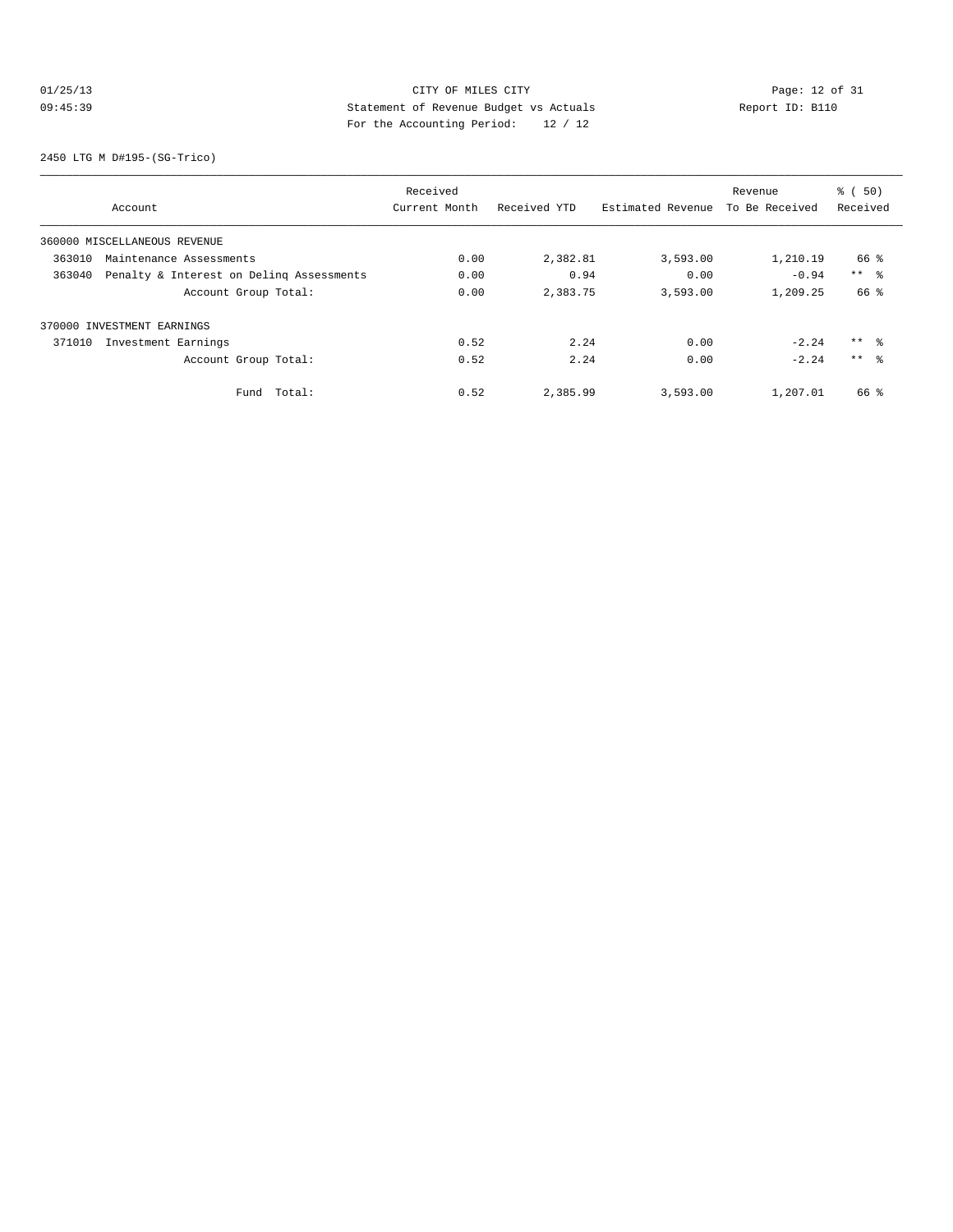# 01/25/13 Page: 13 of 31 09:45:39 Statement of Revenue Budget vs Actuals Report ID: B110 For the Accounting Period: 12 / 12

2470 LTG M D#202-(SG-MDU&NV)

|        |                                          | Received      |              |                   | Revenue        | % ( 50)         |
|--------|------------------------------------------|---------------|--------------|-------------------|----------------|-----------------|
|        | Account                                  | Current Month | Received YTD | Estimated Revenue | To Be Received | Received        |
|        | 360000 MISCELLANEOUS REVENUE             |               |              |                   |                |                 |
| 363010 | Maintenance Assessments                  | 228.93        | 4,612.77     | 9,551.00          | 4,938.23       | $48*$           |
| 363040 | Penalty & Interest on Deling Assessments | 1.90          | 23.98        | 10.00             | $-13.98$       | $240$ %         |
|        | Account Group Total:                     | 230.83        | 4,636.75     | 9,561.00          | 4.924.25       | 48 %            |
|        | 370000 INVESTMENT EARNINGS               |               |              |                   |                |                 |
| 371010 | Investment Earnings                      | 0.70          | 1.82         | 0.00              | $-1.82$        | $***$ $\approx$ |
|        | Account Group Total:                     | 0.70          | 1.82         | 0.00              | $-1.82$        | $***$ $\approx$ |
|        | Fund Total:                              | 231.53        | 4,638.57     | 9,561.00          | 4,922.43       | $49*$           |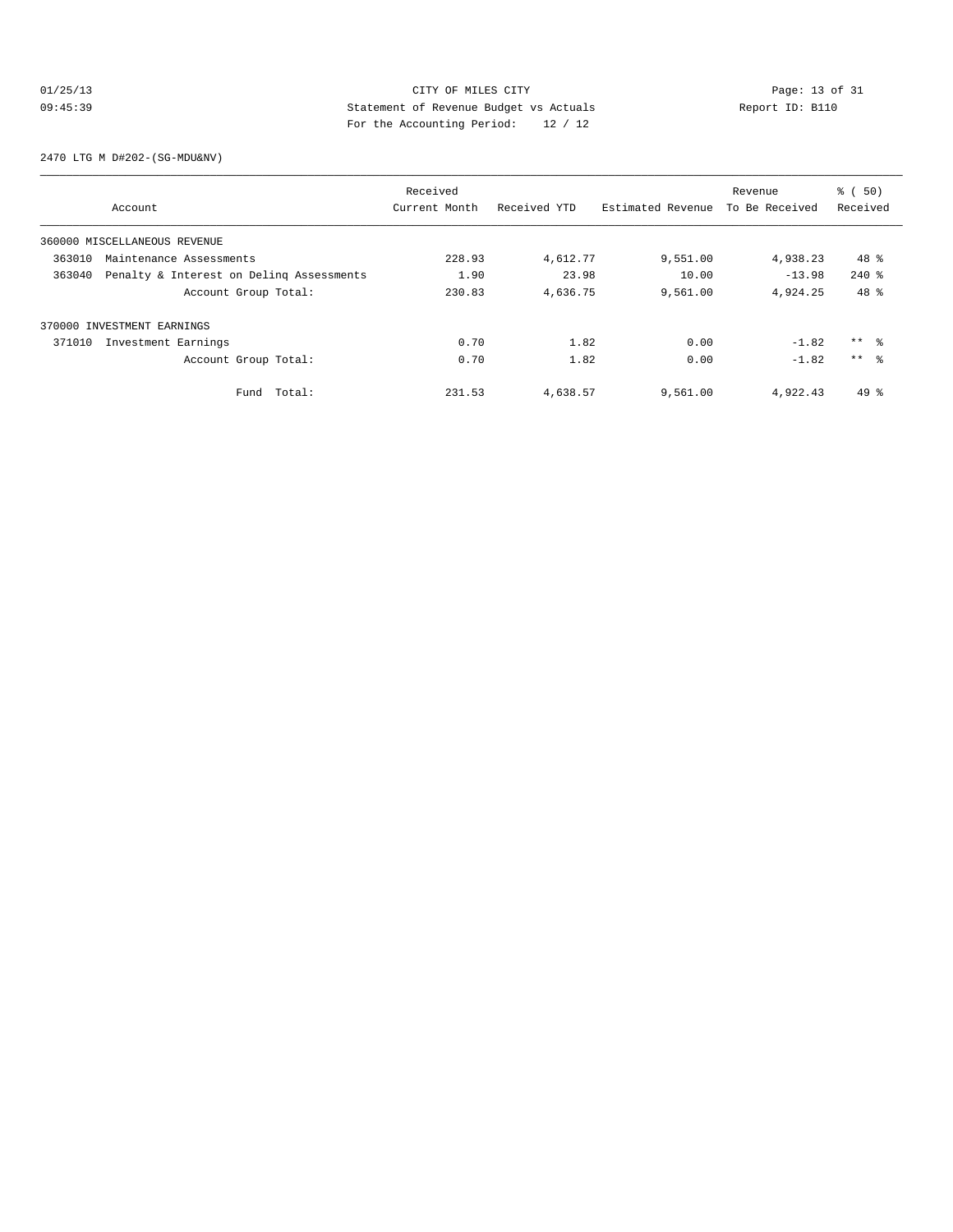# 01/25/13 CITY OF MILES CITY<br>
09:45:39 Statement of Revenue Budget vs Actuals<br>
Page: 14 of 31<br>
Page: the Accounting Boules (10 / 10 09:45:39 Statement of Revenue Budget vs Actuals Report ID: B110 For the Accounting Period: 12 / 12

2480 LTG M M#173-(Milestown Estates)

|        |                                          | Received      |              |                   | Revenue        | % ( 50)         |
|--------|------------------------------------------|---------------|--------------|-------------------|----------------|-----------------|
|        | Account                                  | Current Month | Received YTD | Estimated Revenue | To Be Received | Received        |
|        | 360000 MISCELLANEOUS REVENUE             |               |              |                   |                |                 |
| 363010 | Maintenance Assessments                  | 17.99         | 1,176.17     | 266.00            | $-910.17$      | $442$ %         |
| 363040 | Penalty & Interest on Deling Assessments | 0.15          | 0.52         | 0.00              | $-0.52$        | $***$ %         |
|        | Account Group Total:                     | 18.14         | 1,176.69     | 266.00            | $-910.69$      | $442$ %         |
|        | 370000 INVESTMENT EARNINGS               |               |              |                   |                |                 |
| 371010 | Investment Earnings                      | 0.24          | 0.54         | 0.00              | $-0.54$        | $***$ %         |
|        | Account Group Total:                     | 0.24          | 0.54         | 0.00              | $-0.54$        | $***$ $\approx$ |
|        | Total:<br>Fund                           | 18.38         | 1,177.23     | 266.00            | $-911.23$      | $443$ %         |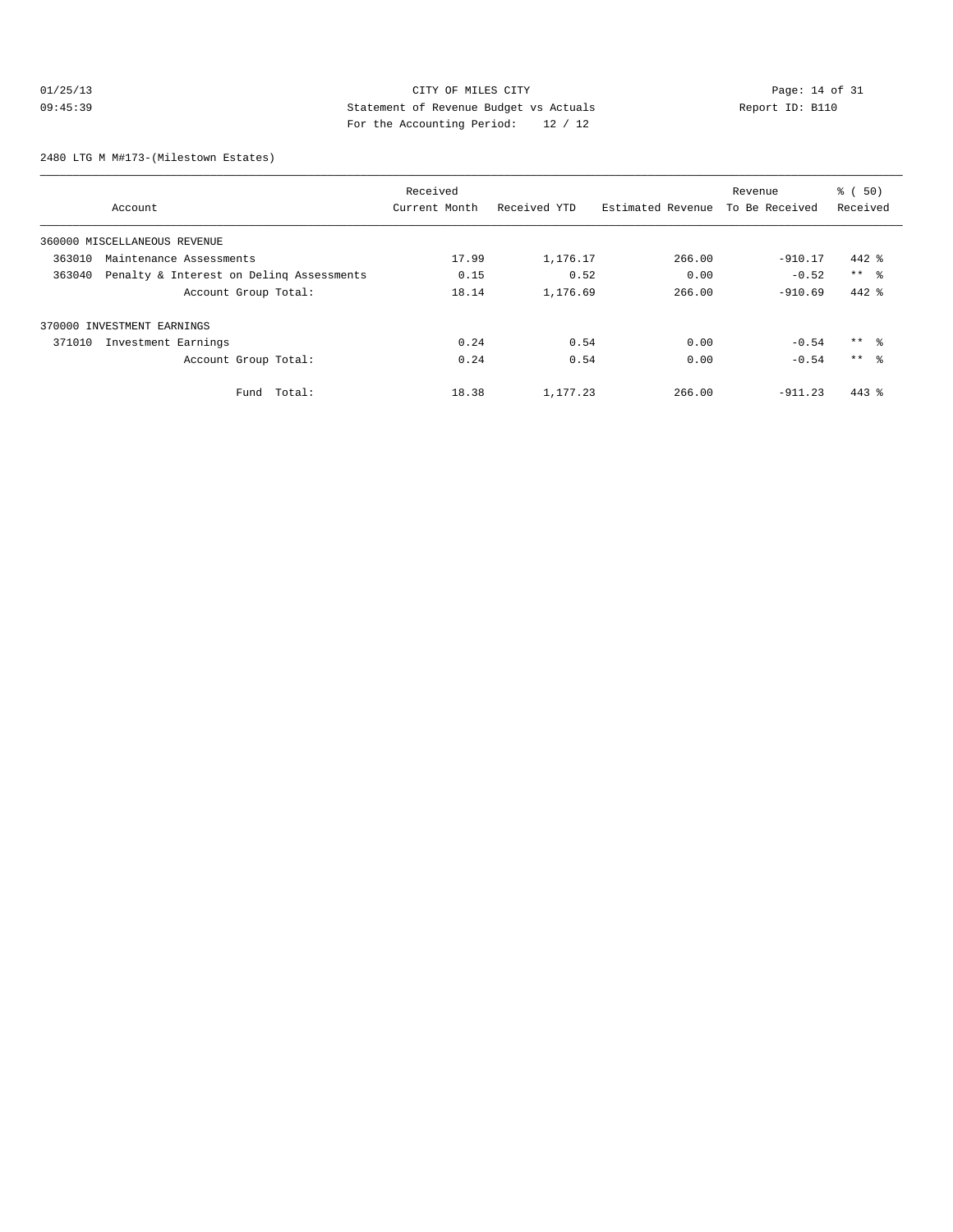# 01/25/13 Page: 15 of 31 09:45:39 Statement of Revenue Budget vs Actuals Report ID: B110 For the Accounting Period: 12 / 12

2510 STR MAINT DIST #204

|        |                                          | Received      | Revenue      |                   |                | % (50)          |
|--------|------------------------------------------|---------------|--------------|-------------------|----------------|-----------------|
|        | Account                                  | Current Month | Received YTD | Estimated Revenue | To Be Received | Received        |
|        | 360000 MISCELLANEOUS REVENUE             |               |              |                   |                |                 |
| 362020 | MISC REVENUE                             | 0.00          | 26.23        | 0.00              | $-26.23$       | $***$ $ -$      |
| 363010 | Maintenance Assessments                  | 20,798.47     | 554,115.09   | 824,367.00        | 270,251.91     | 67 %            |
| 363040 | Penalty & Interest on Deling Assessments | 323.50        | 2,058.39     | 1,000.00          | $-1,058.39$    | $206$ %         |
|        | Account Group Total:                     | 21, 121.97    | 556,199.71   | 825,367.00        | 269, 167.29    | 67 <sup>°</sup> |
|        | 370000 INVESTMENT EARNINGS               |               |              |                   |                |                 |
| 371010 | Investment Earnings                      | 227.30        | 970.37       | 400.00            | $-570.37$      | $243$ $%$       |
|        | Account Group Total:                     | 227.30        | 970.37       | 400.00            | $-570.37$      | $243$ $%$       |
|        | 380000 OTHER FINANCING SOURCES           |               |              |                   |                |                 |
| 383000 | Interfund Operating Transfer             | 0.00          | 0.00         | 89,695.00         | 89,695.00      | 0 <sup>8</sup>  |
|        | Account Group Total:                     | 0.00          | 0.00         | 89,695.00         | 89,695.00      | 0 <sup>8</sup>  |
|        | Fund Total:                              | 21,349.27     | 557,170.08   | 915,462.00        | 358,291.92     | 61 %            |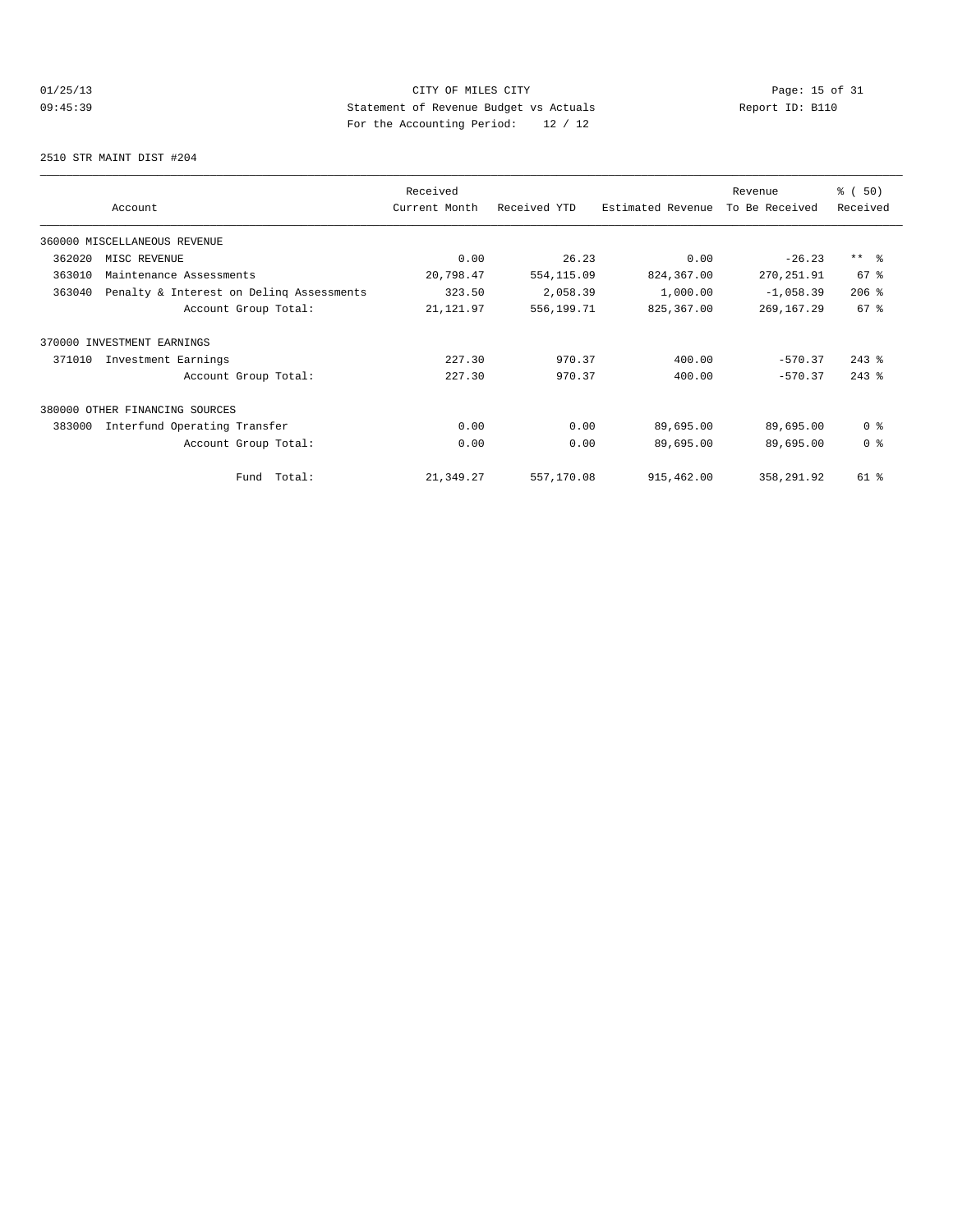# 01/25/13 Page: 16 of 31 09:45:39 Statement of Revenue Budget vs Actuals Report ID: B110 For the Accounting Period: 12 / 12

2520 STR MAINT DIST #205

|        |                                          | Received      |              |                   | Revenue        | % (50)          |
|--------|------------------------------------------|---------------|--------------|-------------------|----------------|-----------------|
|        | Account                                  | Current Month | Received YTD | Estimated Revenue | To Be Received | Received        |
|        | 360000 MISCELLANEOUS REVENUE             |               |              |                   |                |                 |
| 362020 | MISC REVENUE                             | 0.00          | 6.55         | 0.00              | $-6.55$        | $***$ $ -$      |
| 363010 | Maintenance Assessments                  | 9,150.56      | 185,293.90   | 236, 245.00       | 50,951.10      | 78 %            |
| 363040 | Penalty & Interest on Deling Assessments | 218.87        | 893.03       | 1,000.00          | 106.97         | 89 %            |
|        | Account Group Total:                     | 9,369.43      | 186, 193.48  | 237, 245.00       | 51,051.52      | 78 %            |
|        | 370000 INVESTMENT EARNINGS               |               |              |                   |                |                 |
| 371010 | Investment Earnings                      | 47.12         | 150.93       | 400.00            | 249.07         | 38 <sup>8</sup> |
|        | Account Group Total:                     | 47.12         | 150.93       | 400.00            | 249.07         | 38 <sup>8</sup> |
| 380000 | OTHER FINANCING SOURCES                  |               |              |                   |                |                 |
| 383000 | Interfund Operating Transfer             | 0.00          | 0.00         | 89,695.00         | 89,695.00      | 0 <sup>8</sup>  |
|        | Account Group Total:                     | 0.00          | 0.00         | 89,695.00         | 89,695.00      | 0 <sup>8</sup>  |
|        | Total:<br>Fund                           | 9,416.55      | 186, 344.41  | 327,340.00        | 140,995.59     | 57%             |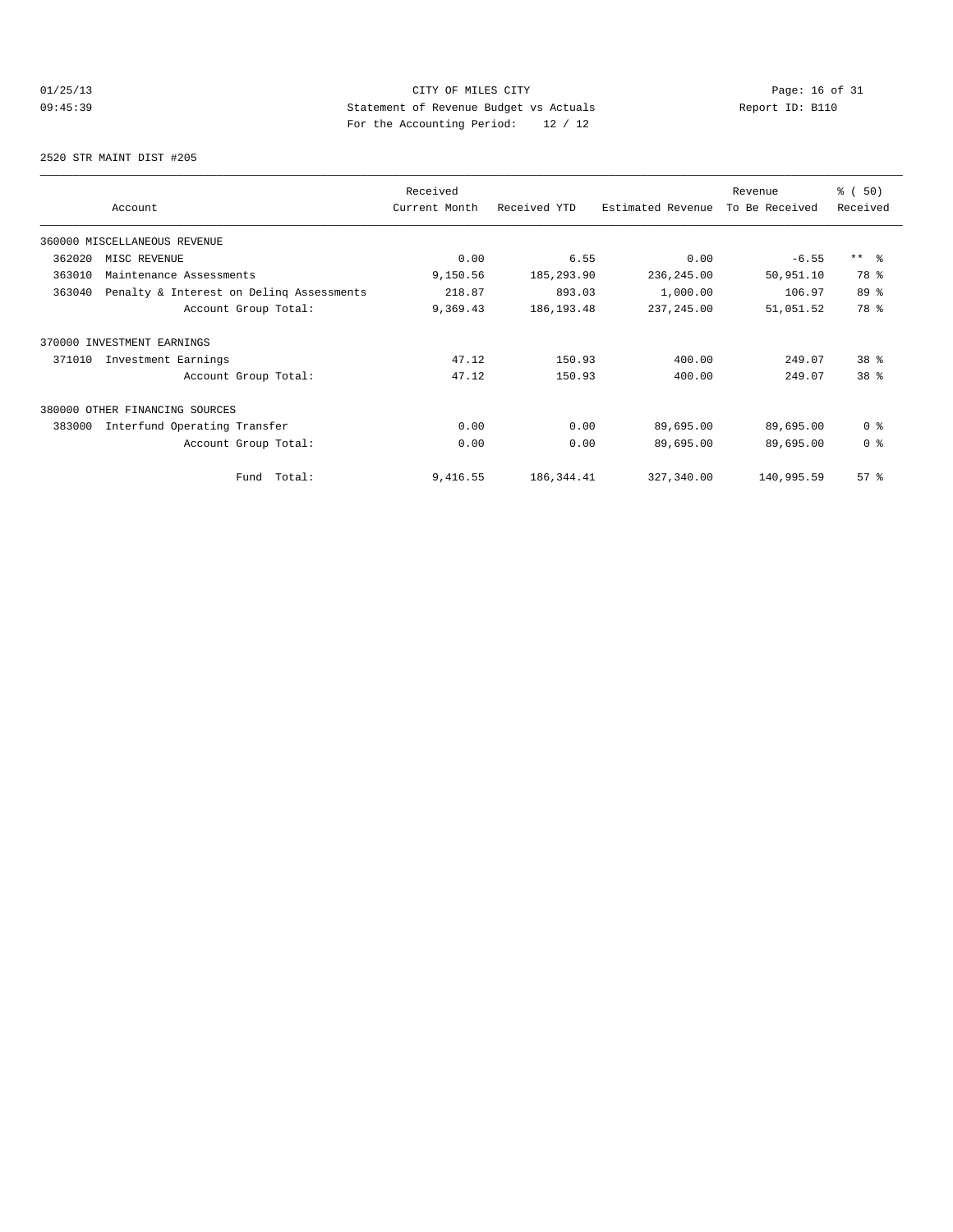# 01/25/13 Page: 17 of 31 09:45:39 Statement of Revenue Budget vs Actuals Report ID: B110 For the Accounting Period: 12 / 12

2540 STR MAINT DIST#207-(MILESTOWN ESTATES)

|        |                                          | Received      |              |                   | Revenue        | $\frac{1}{6}$ (50)  |
|--------|------------------------------------------|---------------|--------------|-------------------|----------------|---------------------|
|        | Account                                  | Current Month | Received YTD | Estimated Revenue | To Be Received | Received            |
|        | 360000 MISCELLANEOUS REVENUE             |               |              |                   |                |                     |
| 363010 | Maintenance Assessments                  | 49.99         | 3,533.45     | 4,138.00          | 604.55         | 85 <sup>8</sup>     |
| 363040 | Penalty & Interest on Deling Assessments | 0.41          | 34.61        | 0.00              | $-34.61$       | $***$ $\frac{6}{5}$ |
|        | Account Group Total:                     | 50.40         | 3,568.06     | 4,138.00          | 569.94         | 86 %                |
|        | 370000 INVESTMENT EARNINGS               |               |              |                   |                |                     |
| 371010 | Investment Earnings                      | 0.70          | 1.87         | 0.00              | $-1.87$        | ** 왕                |
|        | Account Group Total:                     | 0.70          | 1.87         | 0.00              | $-1.87$        | $***$ %             |
|        | Total:<br>Fund                           | 51.10         | 3,569.93     | 4,138.00          | 568.07         | 86 <sup>8</sup>     |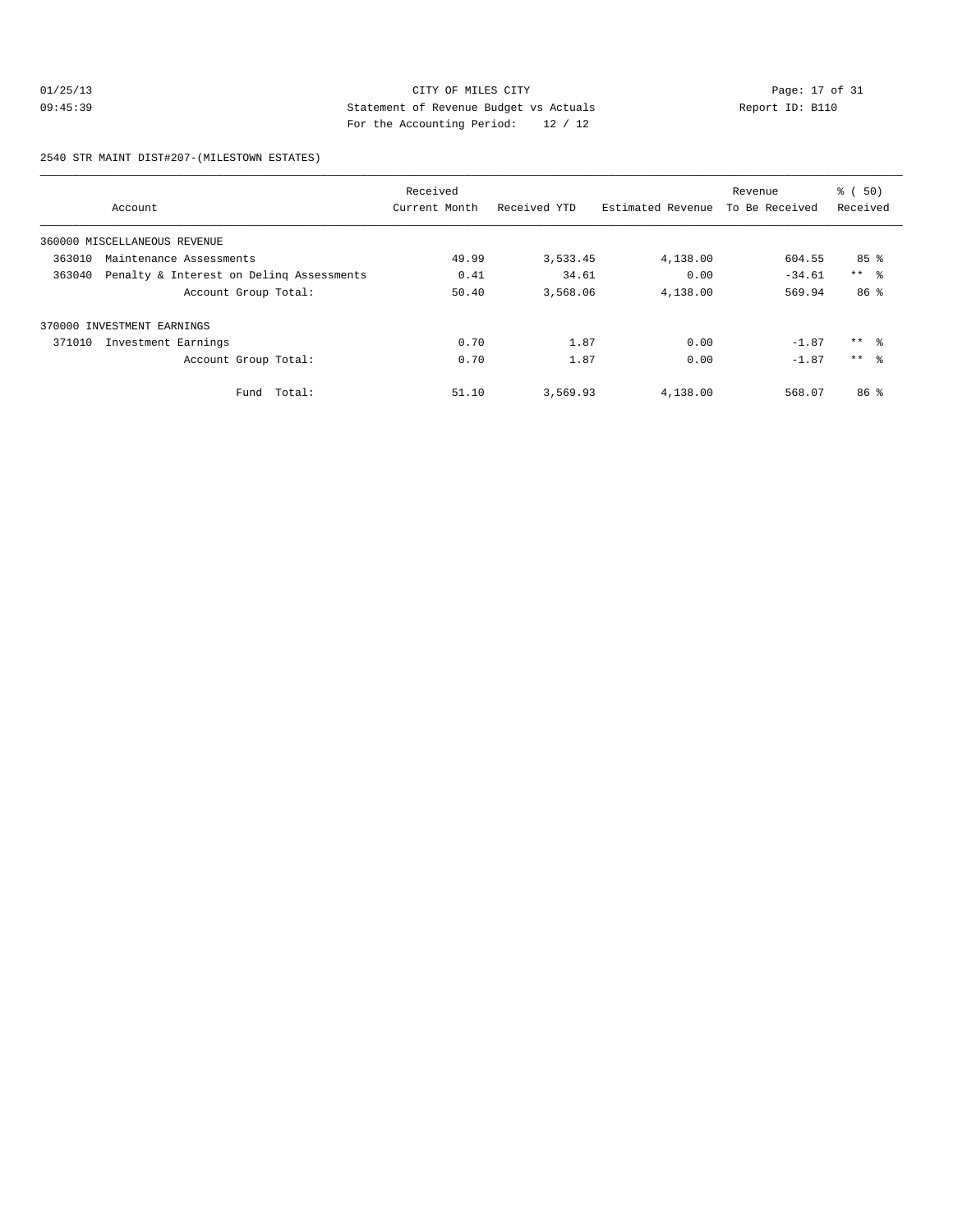# 01/25/13 CITY OF MILES CITY<br>09:45:39 Deport ID: B110<br>09:45:39 CITY OF MILES CITY<br>20:45:39 COMPAREMENT DEVISAL ACTUAL ACTION AND REPORT ID: B110 09:45:39 Statement of Revenue Budget vs Actuals Report ID: B110 For the Accounting Period: 12 / 12

#### 2701 Fire Grants

| Account                      | Received<br>Current Month | Received YTD | Estimated Revenue | Revenue<br>To Be Received | ៖ (50)<br>Received |
|------------------------------|---------------------------|--------------|-------------------|---------------------------|--------------------|
| 360000 MISCELLANEOUS REVENUE |                           |              |                   |                           |                    |
| 365040<br>DONATIONS-FIRE/AMB | 0.00                      | 0.00         | 5,250.00          | 5,250.00                  | 0 %                |
| Account Group Total:         | 0.00                      | 0.00         | 5,250.00          | 5,250.00                  | 0 <sup>8</sup>     |
| Fund Total:                  | 0.00                      | 0.00         | 5,250.00          | 5,250.00                  | 0 %                |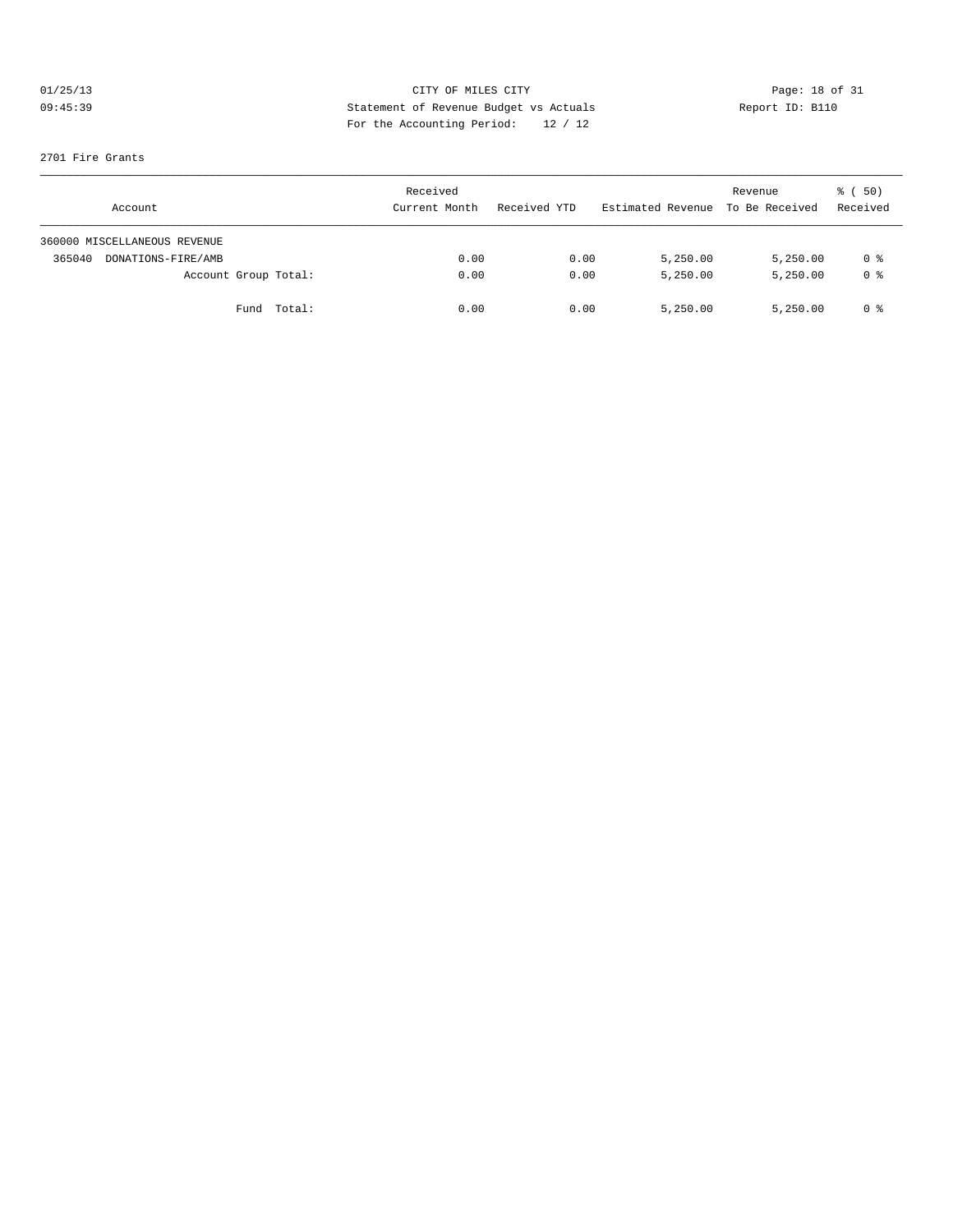# 01/25/13 CITY OF MILES CITY Page: 19 of 31 09:45:39 Statement of Revenue Budget vs Actuals Report ID: B110 For the Accounting Period: 12 / 12

2820 GAS TAX

| Account                              | Received<br>Current Month | Received YTD | Estimated Revenue | Revenue<br>To Be Received | 8 ( 50)<br>Received |
|--------------------------------------|---------------------------|--------------|-------------------|---------------------------|---------------------|
| 330000 INTERGOVERNMENTAL REVENUES    |                           |              |                   |                           |                     |
| Gasoline Tax Apportionment<br>335040 | 15, 105.45                | 90,632.71    | 181,265.00        | 90,632.29                 | 50%                 |
| Account Group Total:                 | 15, 105. 45               | 90,632.71    | 181,265.00        | 90,632.29                 | $50*$               |
| Fund Total:                          | 15,105.45                 | 90,632.71    | 181,265.00        | 90,632.29                 | $50*$               |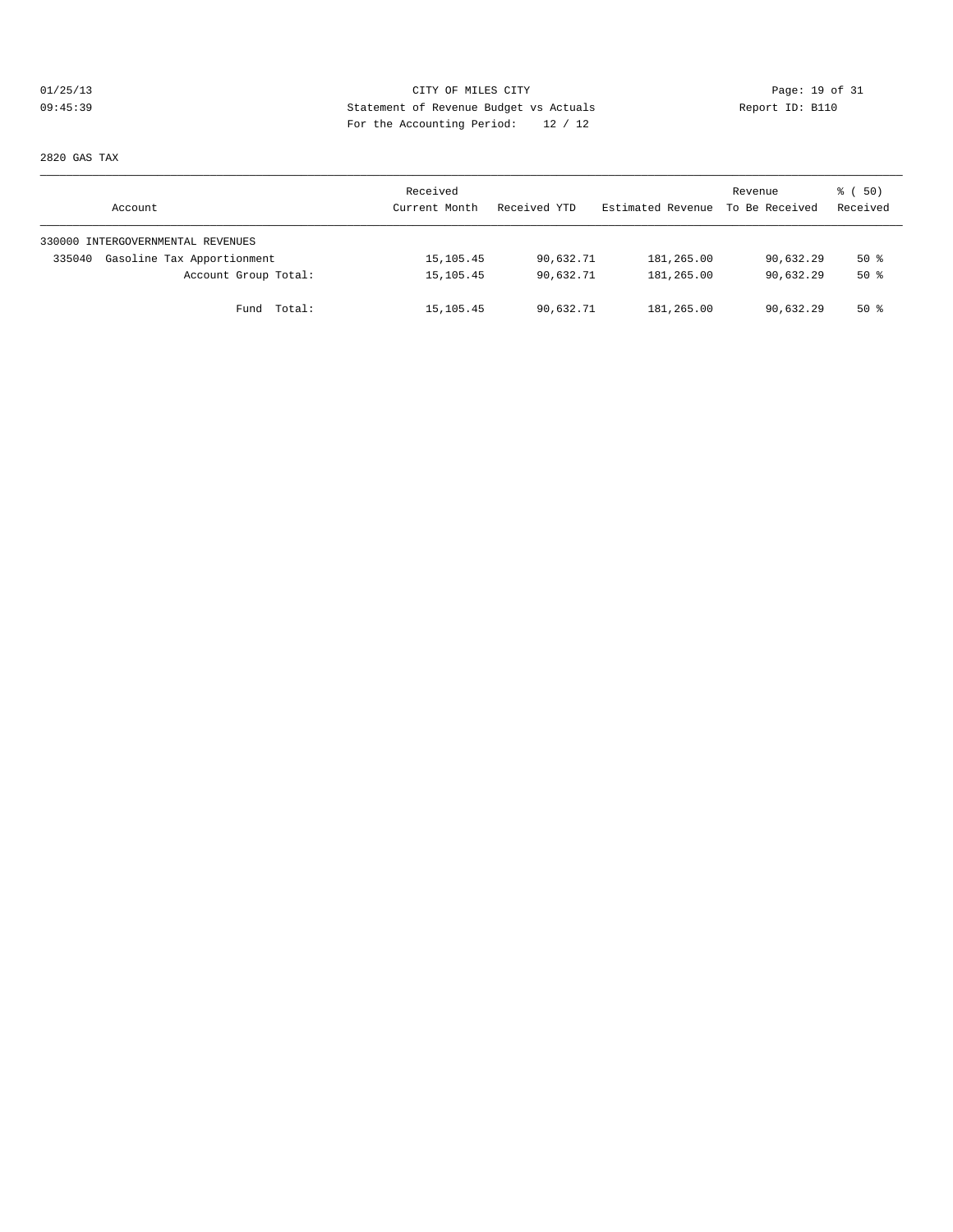# 01/25/13 Page: 20 of 31 09:45:39 Statement of Revenue Budget vs Actuals Report ID: B110 For the Accounting Period: 12 / 12

#### 2850 911 EMERGENCY

|        |                                   | Received      |              |                   | Revenue        | % (50)   |
|--------|-----------------------------------|---------------|--------------|-------------------|----------------|----------|
|        | Account                           | Current Month | Received YTD | Estimated Revenue | To Be Received | Received |
|        | 330000 INTERGOVERNMENTAL REVENUES |               |              |                   |                |          |
| 335080 | Basic 911 Funds                   | 15,930.03     | 32,120.33    | 65,244.00         | 33, 123.67     | 49 %     |
| 335081 | Enhanced 911 Funds                | 15,930.03     | 32, 248.33   | 65,244.00         | 32,995.67      | 49 %     |
| 335082 | 911 - WIRELESS FUNDS              | 19,291.25     | 38,740.02    | 78,217.00         | 39,476.98      | $50*$    |
|        | Account Group Total:              | 51, 151. 31   | 103,108.68   | 208,705.00        | 105,596.32     | 49 %     |
|        | 370000 INVESTMENT EARNINGS        |               |              |                   |                |          |
| 371010 | Investment Earnings               | 11.48         | 67.11        | 200.00            | 132.89         | $34$ $%$ |
|        | Account Group Total:              | 11.48         | 67.11        | 200.00            | 132.89         | 34.8     |
|        | Total:<br>Fund                    | 51,162.79     | 103, 175. 79 | 208,905.00        | 105,729.21     | $49*$    |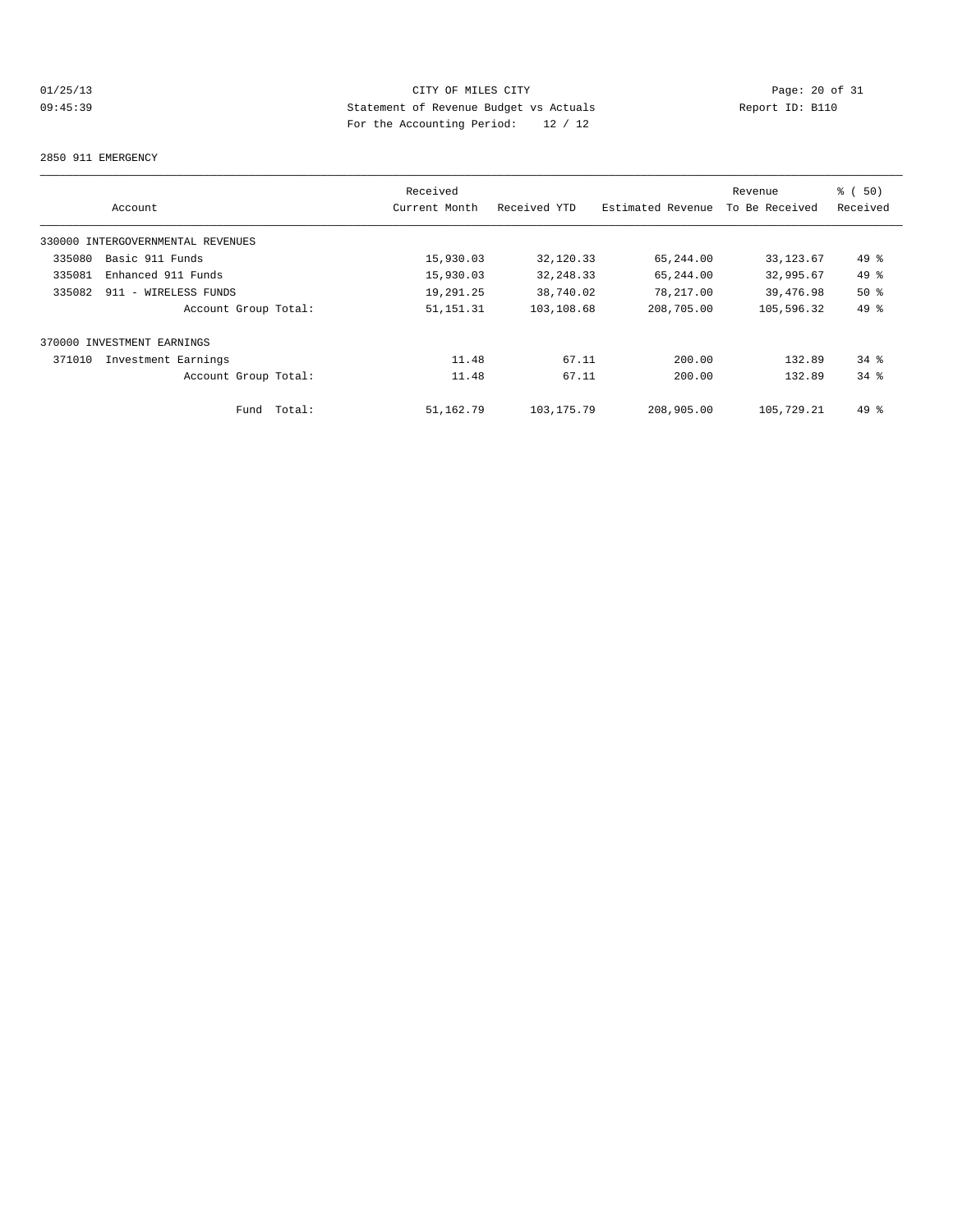# 01/25/13 Page: 21 of 31 09:45:39 Statement of Revenue Budget vs Actuals Report ID: B110 For the Accounting Period: 12 / 12

#### 2880 LIBRARY GRANTS

|        | Account                           | Received<br>Current Month | Received YTD | Estimated Revenue | Revenue<br>To Be Received | 8 ( 50)<br>Received |
|--------|-----------------------------------|---------------------------|--------------|-------------------|---------------------------|---------------------|
|        | 330000 INTERGOVERNMENTAL REVENUES |                           |              |                   |                           |                     |
| 334100 | Library - State Aid               | 0.00                      | 1,402.71     | 1,519.00          | 116.29                    | $92*$               |
| 334101 | HB#193-Interlibrary Loan Reimb    | 0.00                      | 3,000.00     | 2,500.00          | $-500.00$                 | $120*$              |
| 334105 | Sagebrush Fed/Coal Sev Tax        | 0.00                      | 5,417.30     | 5,354.00          | $-63.30$                  | $101$ %             |
|        | Account Group Total:              | 0.00                      | 9,820.01     | 9,373.00          | $-447.01$                 | $105$ %             |
|        | Total:<br>Fund                    | 0.00                      | 9,820.01     | 9,373.00          | $-447.01$                 | $105$ %             |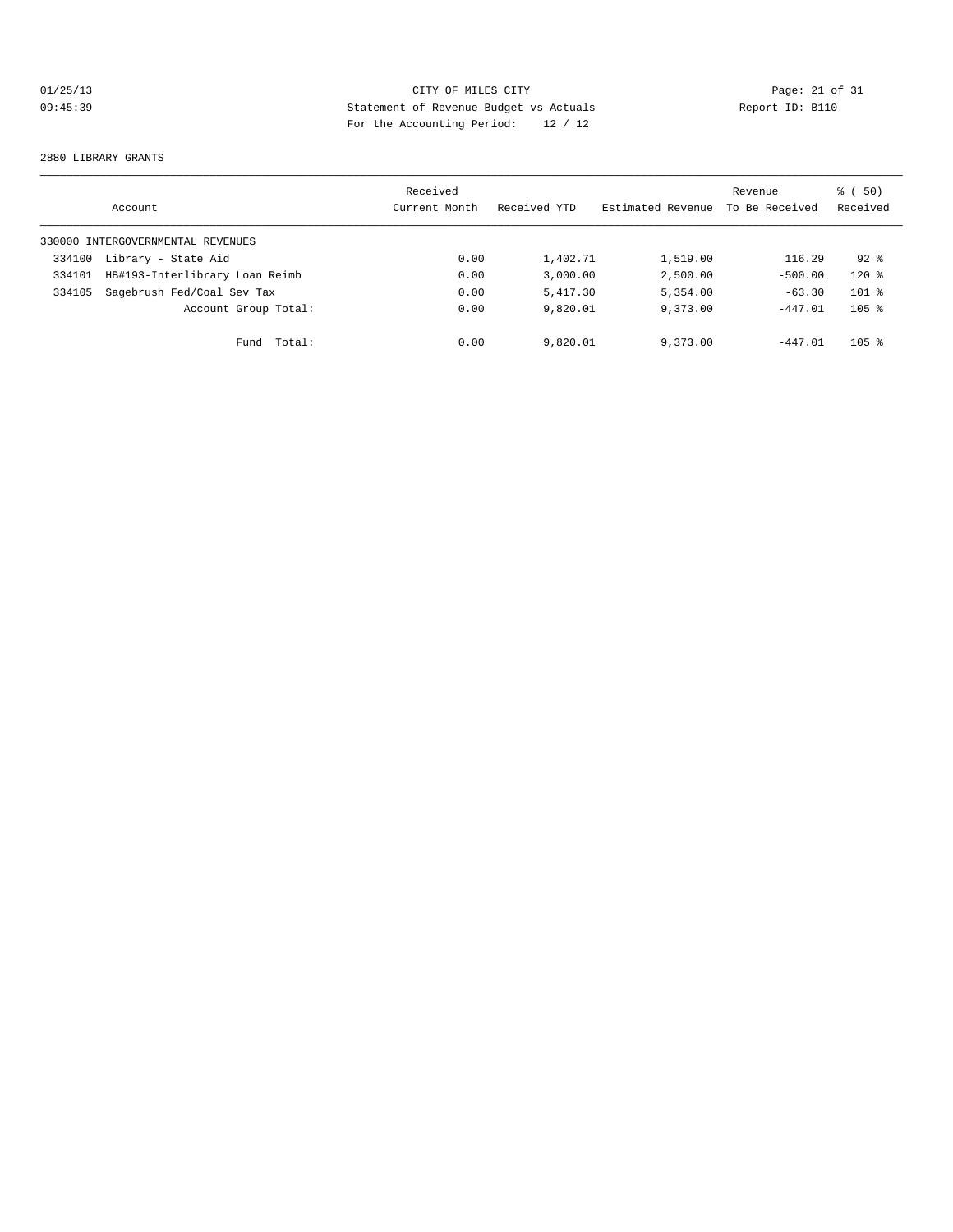# 01/25/13 Page: 22 of 31 09:45:39 Statement of Revenue Budget vs Actuals Report ID: B110 For the Accounting Period: 12 / 12

#### 2935 Historic Preservation

|                                        | Received      |              |                   | Revenue        | % ( 50 )        |
|----------------------------------------|---------------|--------------|-------------------|----------------|-----------------|
| Account                                | Current Month | Received YTD | Estimated Revenue | To Be Received | Received        |
| 330000 INTERGOVERNMENTAL REVENUES      |               |              |                   |                |                 |
| 334000<br>State Grants                 | 2,499.71      | 2,499.71     | 5,500.00          | 3,000.29       | $45$ %          |
| Account Group Total:                   | 2,499.71      | 2,499.71     | 5,500.00          | 3,000.29       | 45 %            |
| 360000 MISCELLANEOUS REVENUE           |               |              |                   |                |                 |
| Contributions and Donations<br>365000  | 0.00          | 0.00         | 4,100.00          | 4,100.00       | 0 <sup>8</sup>  |
| Account Group Total:                   | 0.00          | 0.00         | 4,100.00          | 4,100.00       | 0 <sup>8</sup>  |
| 380000 OTHER FINANCING SOURCES         |               |              |                   |                |                 |
| Interfund Operating Transfer<br>383000 | 0.00          | 0.00         | 6,000.00          | 6,000.00       | 0 <sup>8</sup>  |
| Account Group Total:                   | 0.00          | 0.00         | 6,000.00          | 6,000.00       | 0 <sup>8</sup>  |
| Total:<br>Fund                         | 2,499.71      | 2,499.71     | 15,600.00         | 13,100.29      | 16 <sup>8</sup> |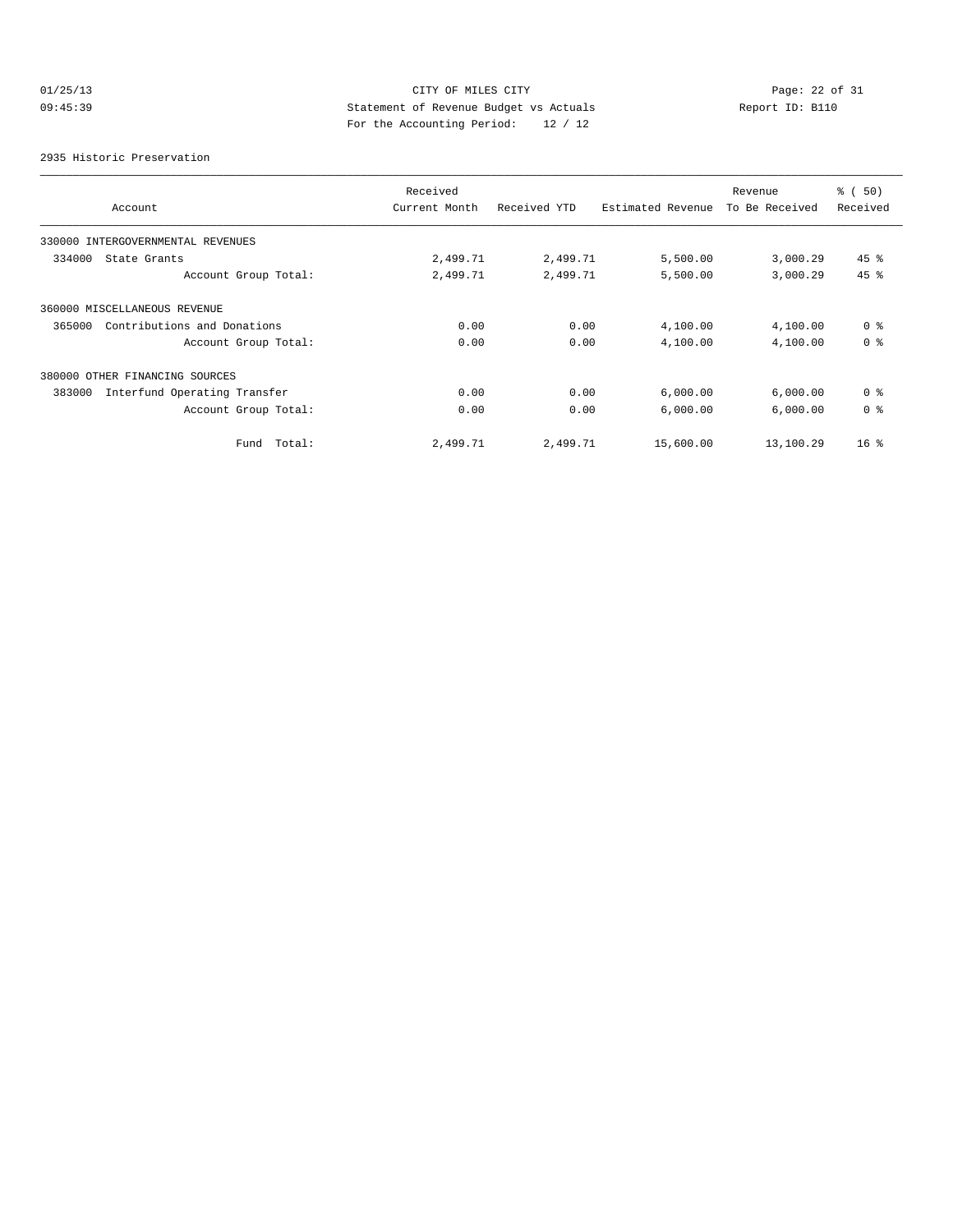# 01/25/13 Page: 23 of 31 09:45:39 Statement of Revenue Budget vs Actuals Report ID: B110 For the Accounting Period: 12 / 12

2985 RETIRED SENIOR VOLUNTEER PROG (RSVP)

|        | Account                      | Received<br>Current Month | Received YTD | Estimated Revenue | Revenue<br>To Be Received | % (50)<br>Received |
|--------|------------------------------|---------------------------|--------------|-------------------|---------------------------|--------------------|
| 330000 | INTERGOVERNMENTAL REVENUES   |                           |              |                   |                           |                    |
| 331165 | RSVP FEDERAL GRANTS          | 0.00                      | 29,114.00    | 58,228.00         | 29,114.00                 | 50%                |
|        | Account Group Total:         | 0.00                      | 29,114.00    | 58,228.00         | 29,114.00                 | 50%                |
|        | 360000 MISCELLANEOUS REVENUE |                           |              |                   |                           |                    |
| 362020 | MISC REVENUE                 | 1,400.30                  | 7,166.01     | 10,000.00         | 2,833.99                  | $72*$              |
| 365000 | Contributions and Donations  | 2,500.00                  | 2,694.00     | 2,746.00          | 52.00                     | 98 <sup>8</sup>    |
|        | Account Group Total:         | 3,900.30                  | 9,860.01     | 12,746.00         | 2,885.99                  | 77.8               |
|        | 370000 INVESTMENT EARNINGS   |                           |              |                   |                           |                    |
| 371010 | Investment Earnings          | 2.68                      | 16.66        | 0.00              | $-16.66$                  | $***$ $ -$         |
|        | Account Group Total:         | 2.68                      | 16.66        | 0.00              | $-16.66$                  | $***$ $ -$         |
|        | Fund Total:                  | 3,902.98                  | 38,990.67    | 70,974.00         | 31,983.33                 | 55%                |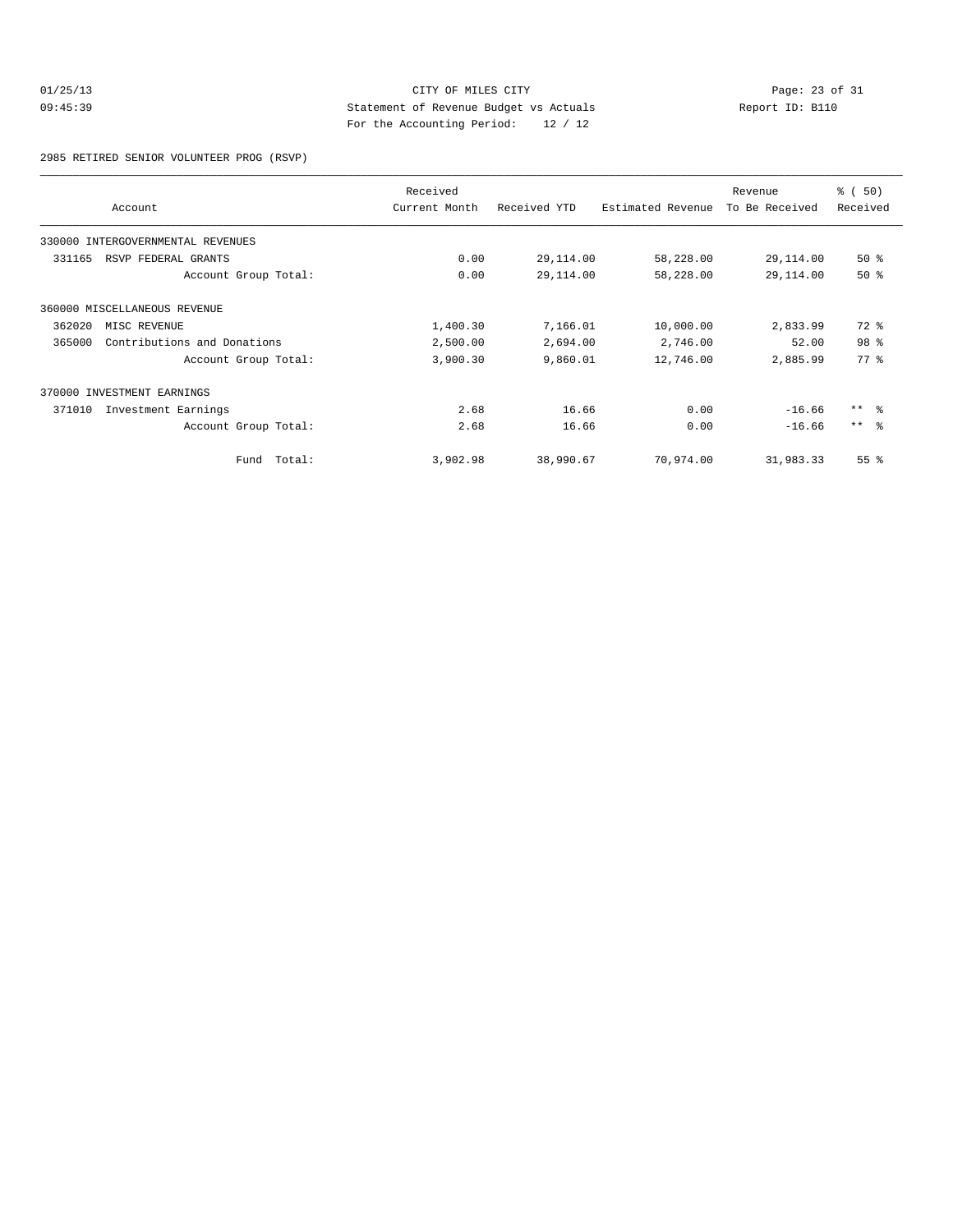# 01/25/13 Page: 24 of 31 09:45:39 Statement of Revenue Budget vs Actuals Report ID: B110 For the Accounting Period: 12 / 12

3300 Judgement & Losses-Power Settlement

|              | Account                                | Received<br>Current Month | Received YTD | Estimated Revenue | Revenue<br>To Be Received | <sub>ර</sub> ි (50)<br>Received |  |
|--------------|----------------------------------------|---------------------------|--------------|-------------------|---------------------------|---------------------------------|--|
| 310000 TAXES |                                        |                           |              |                   |                           |                                 |  |
| 311010       | Real Property Taxes                    | 0.52                      | 12.33        | 0.00              | $-12.33$                  | $***$ %                         |  |
| 312000       | Penalty & Interest on Delinquent Taxes | 0.21                      | 4.45         | 0.00              | $-4.45$                   | $***$ $\approx$                 |  |
|              | Account Group Total:                   | 0.73                      | 16.78        | 0.00              | $-16.78$                  | $***$ $\frac{6}{6}$             |  |
|              | Total:<br>Fund                         | 0.73                      | 16.78        | 0.00              | $-16.78$                  | $***$ $\frac{6}{5}$             |  |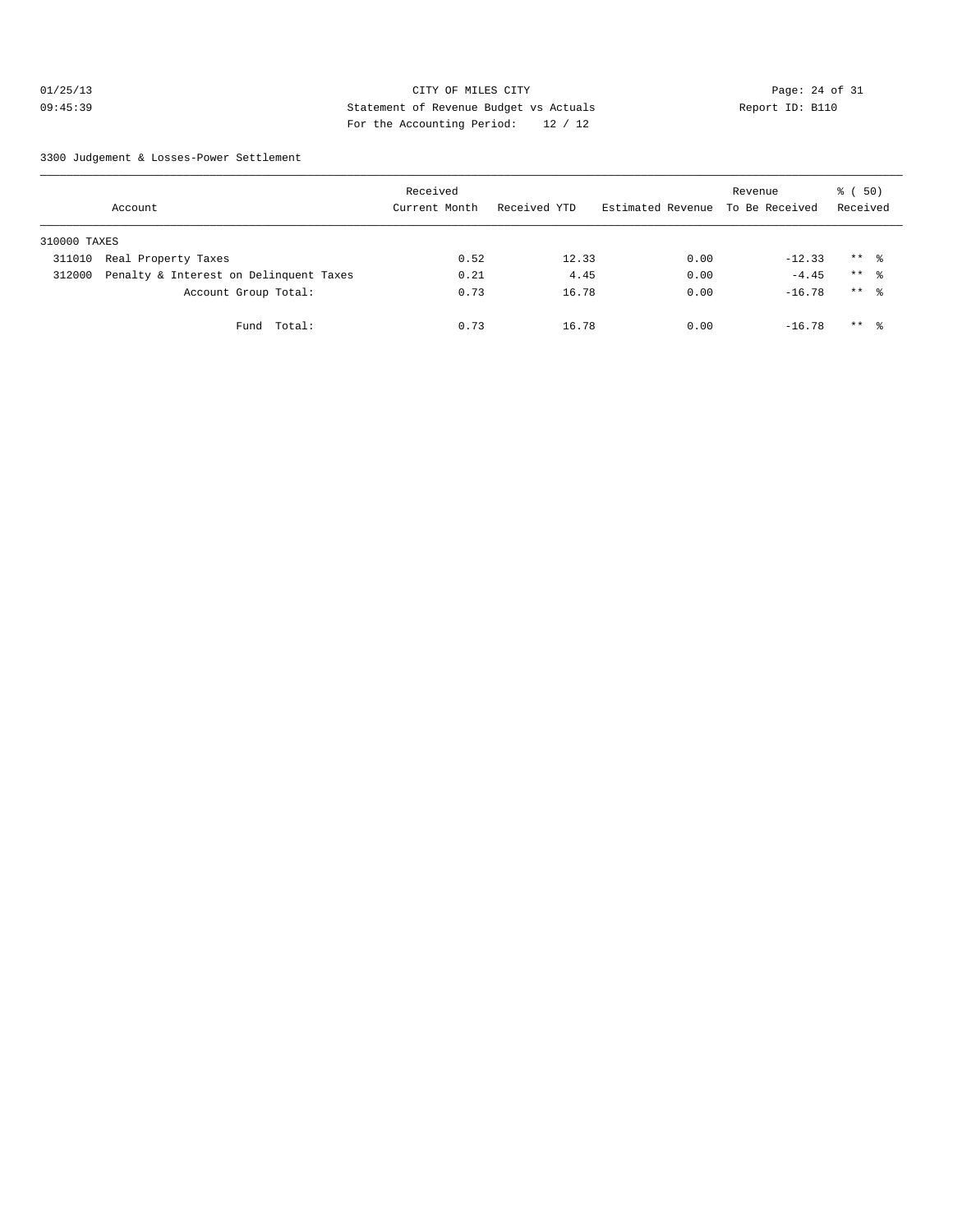# 01/25/13 Page: 25 of 31 09:45:39 Statement of Revenue Budget vs Actuals Report ID: B110 For the Accounting Period: 12 / 12

4000 General Fund Capitol Improvement Fund

| Account                       | Received<br>Current Month | Received YTD | Estimated Revenue To Be Received | Revenue   | 8 ( 50)<br>Received |
|-------------------------------|---------------------------|--------------|----------------------------------|-----------|---------------------|
| 370000 INVESTMENT EARNINGS    |                           |              |                                  |           |                     |
| Investment Earnings<br>371010 | 50.12                     | 265.58       | 0.00                             | $-265.58$ | $***$ $\frac{6}{3}$ |
| Account Group Total:          | 50.12                     | 265.58       | 0.00                             | $-265.58$ | $***$ 8             |
| Fund Total:                   | 50.12                     | 265.58       | 0.00                             | $-265.58$ | $***$ $\frac{6}{3}$ |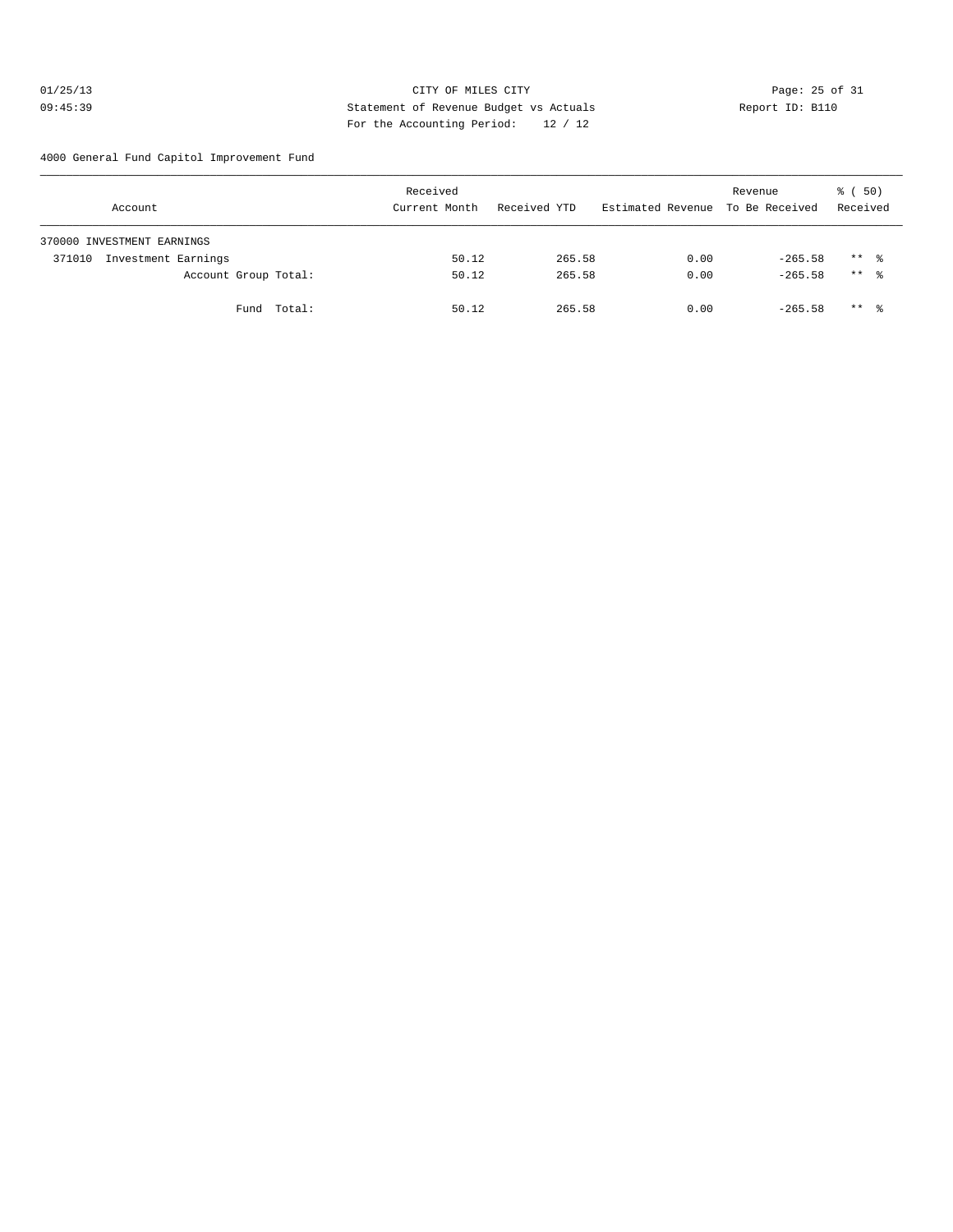# $O1/25/13$  Page: 26 of 31 09:45:39 Statement of Revenue Budget vs Actuals Report ID: B110 For the Accounting Period: 12 / 12

4060 CAPITAL IMPROV-PUBLIC WORKS

|        |                                    | Received      |              |                   | Revenue        | % (50)               |
|--------|------------------------------------|---------------|--------------|-------------------|----------------|----------------------|
|        | Account                            | Current Month | Received YTD | Estimated Revenue | To Be Received | Received             |
|        | 320000 LICENSES AND PERMITS        |               |              |                   |                |                      |
| 323040 | Other Miscellaneous Permits        | 100.00        | 1,365.00     | 2,500.00          | 1,135.00       | 55 <sup>8</sup>      |
|        | Account Group Total:               | 100.00        | 1,365.00     | 2,500.00          | 1,135.00       | 55 <sup>8</sup>      |
|        | 340000 Charges for Services        |               |              |                   |                |                      |
|        | 343014 Street Cleaning             | 0.00          | 0.00         | 8,490.00          | 8,490.00       | 0 <sup>8</sup>       |
| 343016 | Prkg Vio/Off Str-Impnd Fees        | 0.00          | 746.50       | 500.00            | $-246.50$      | $149*$               |
| 343018 | Sale of Street & Roadway Materials | 0.00          | 2,824.25     | 0.00              | $-2,824.25$    | $***$ $ \frac{6}{9}$ |
|        | Account Group Total:               | 0.00          | 3,570.75     | 8,990.00          | 5,419.25       | $40*$                |
|        | 360000 MISCELLANEOUS REVENUE       |               |              |                   |                |                      |
| 362020 | MISC REVENUE                       | 0.00          | 161.00       | 0.00              | $-161.00$      | $***$ $\approx$      |
| 367000 | Sale of Junk or Salvage            | 0.00          | 1,010.00     | 0.00              | $-1.010.00$    | $\star\star$<br>- 옹  |
|        | Account Group Total:               | 0.00          | 1,171.00     | 0.00              | $-1, 171.00$   | $***$ $\approx$      |
|        | 370000 INVESTMENT EARNINGS         |               |              |                   |                |                      |
| 371010 | Investment Earnings                | 16.36         | 95.84        | 0.00              | $-95.84$       | $***$<br>- 옹         |
|        | Account Group Total:               | 16.36         | 95.84        | 0.00              | $-95.84$       | $***$ 2              |
|        | 380000 OTHER FINANCING SOURCES     |               |              |                   |                |                      |
| 383000 | Interfund Operating Transfer       | 0.00          | 0.00         | 20,000.00         | 20,000.00      | 0 <sup>8</sup>       |
|        | Account Group Total:               | 0.00          | 0.00         | 20,000.00         | 20,000.00      | 0 <sup>8</sup>       |
|        | Fund Total:                        | 116.36        | 6,202.59     | 31,490.00         | 25, 287.41     | $20*$                |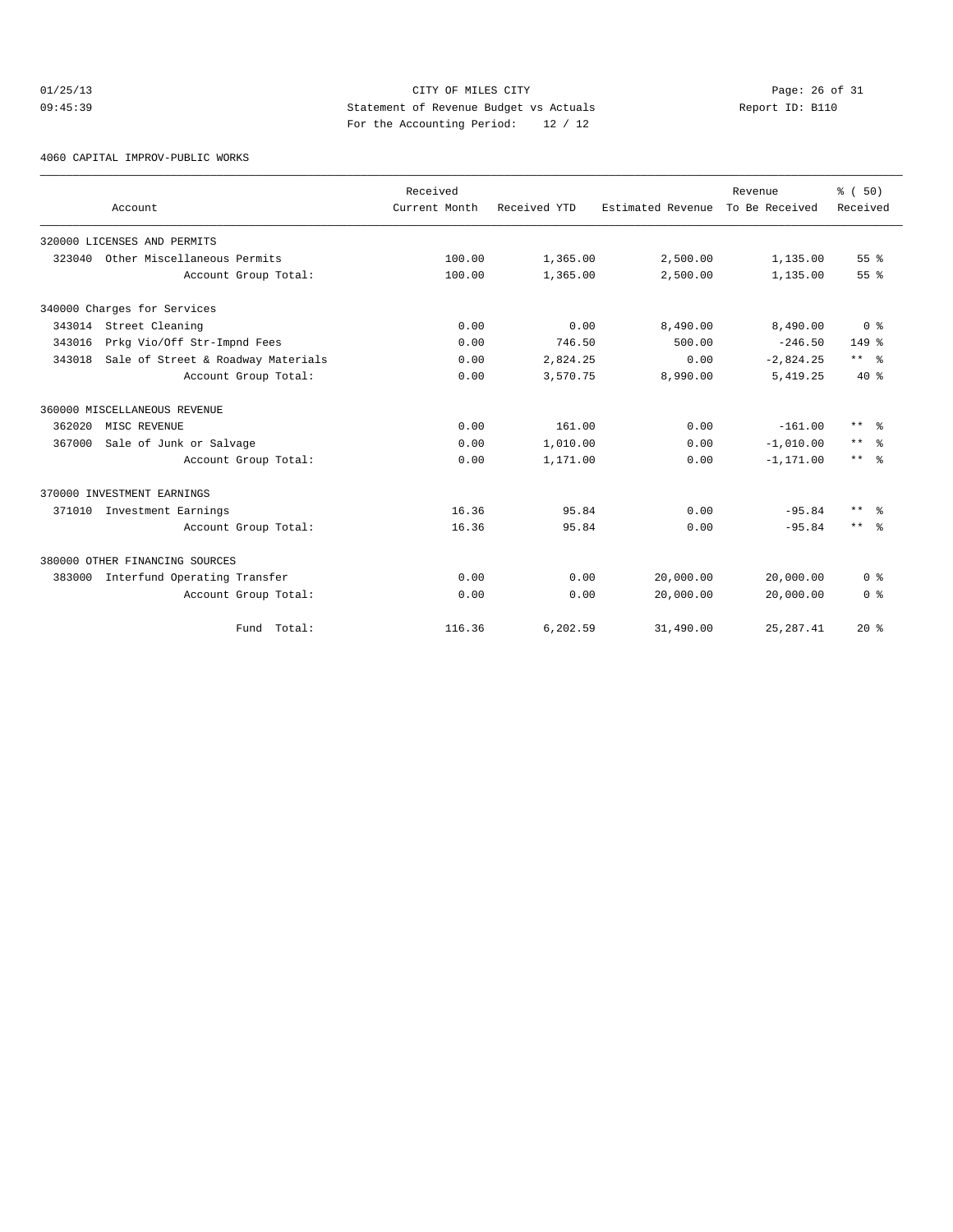# 01/25/13 Page: 27 of 31 09:45:39 Statement of Revenue Budget vs Actuals Report ID: B110 For the Accounting Period: 12 / 12

# 5210 WATER UTILITY

|        |                                           | Received      |                |                                  | Revenue       | % (50)             |
|--------|-------------------------------------------|---------------|----------------|----------------------------------|---------------|--------------------|
|        | Account                                   | Current Month | Received YTD   | Estimated Revenue To Be Received |               | Received           |
|        | 330000 INTERGOVERNMENTAL REVENUES         |               |                |                                  |               |                    |
|        | 331075 DEO Grant-EECBG Interface Grant    | 0.00          | 48,400.00      | 0.00                             | $-48, 400.00$ | $\star\star$<br>န္ |
|        | Account Group Total:                      | 0.00          | 48,400.00      | 0.00                             | $-48, 400.00$ | $\star\star$<br>ႜ  |
|        | 340000 Charges for Services               |               |                |                                  |               |                    |
|        | 341075 Serv/Cnty-Interlocal Agmt          | 0.00          | 0.00           | 3,764.00                         | 3,764.00      | 0 <sup>8</sup>     |
| 343021 | Metered Water Sales                       | 131,621.91    | 1, 312, 243.39 | 1,950,000.00                     | 637,756.61    | 67 <sup>8</sup>    |
| 343022 | Unmetered Water Sales/Chrgoffs            | 3.75          | 279.79         | 1,000.00                         | 720.21        | 28 <sup>8</sup>    |
| 343023 | Bulk Water Sales                          | 0.00          | 824.69         | 4,000.00                         | 3,175.31      | $21$ %             |
| 343024 | Sales of Water Materials & Supplies       | 0.00          | 143.83         | 0.00                             | $-143.83$     | $***$ $ -$         |
| 343025 | Hookup Fee                                | 600.00        | 6,600.00       | 12,000.00                        | 5,400.00      | 55 <sup>8</sup>    |
| 343026 | Water Install/Tap Chrgs/Labor             | 0.00          | 720.00         | 8,000.00                         | 7,280.00      | 9 <sub>8</sub>     |
| 343027 | Chg for Wtr Dept. Serv                    | 35.00         | 287.00         | 500.00                           | 213.00        | 57%                |
| 343029 | Curb Stop Replacement Fee                 | 3,510.00      | 21,428.61      | 41,880.00                        | 20,451.39     | $51$ $%$           |
|        | Account Group Total:                      | 135,770.66    | 1,342,527.31   | 2,021,144.00                     | 678,616.69    | 66 %               |
|        | 360000 MISCELLANEOUS REVENUE              |               |                |                                  |               |                    |
| 362020 | MISC REVENUE                              | 0.00          | 21.20          | 0.00                             | $-21.20$      | $***$ %            |
| 362040 | \$2.00 State Assessment Fee               | 0.00          | $-4.00$        | 0.00                             | 4.00          | $***$<br>ু         |
| 366050 | Sale of Junk/Salvage-PD cars              | 0.00          | 4,570.00       | 0.00                             | $-4,570.00$   | $\star\star$<br>ু  |
| 366060 | Misc - MDU Refund                         | 0.00          | 11,250.00      | 0.00                             | $-11, 250.00$ | ** 왕               |
| 367000 | Sale of Junk or Salvage                   | 0.00          | 0.00           | 250.00                           | 250.00        | 0 <sup>8</sup>     |
|        | Account Group Total:                      | 0.00          | 15,837.20      | 250.00                           | $-15, 587.20$ | $***$ 8            |
|        | 370000 INVESTMENT EARNINGS                |               |                |                                  |               |                    |
|        | 371010 Investment Earnings                | 876.10        | 4,900.88       | 6,000.00                         | 1,099.12      | 82%                |
|        | Account Group Total:                      | 876.10        | 4,900.88       | 6,000.00                         | 1,099.12      | $82*$              |
|        | 380000 OTHER FINANCING SOURCES            |               |                |                                  |               |                    |
|        | 381070 Proceeds from Notes/Loans/Intercap | 0.00          | 0.00           | 19,788.00                        | 19,788.00     | 0 %                |
|        | Account Group Total:                      | 0.00          | 0.00           | 19,788.00                        | 19,788.00     | 0 %                |
|        | Fund Total:                               | 136,646.76    | 1,411,665.39   | 2,047,182.00                     | 635,516.61    | 69 %               |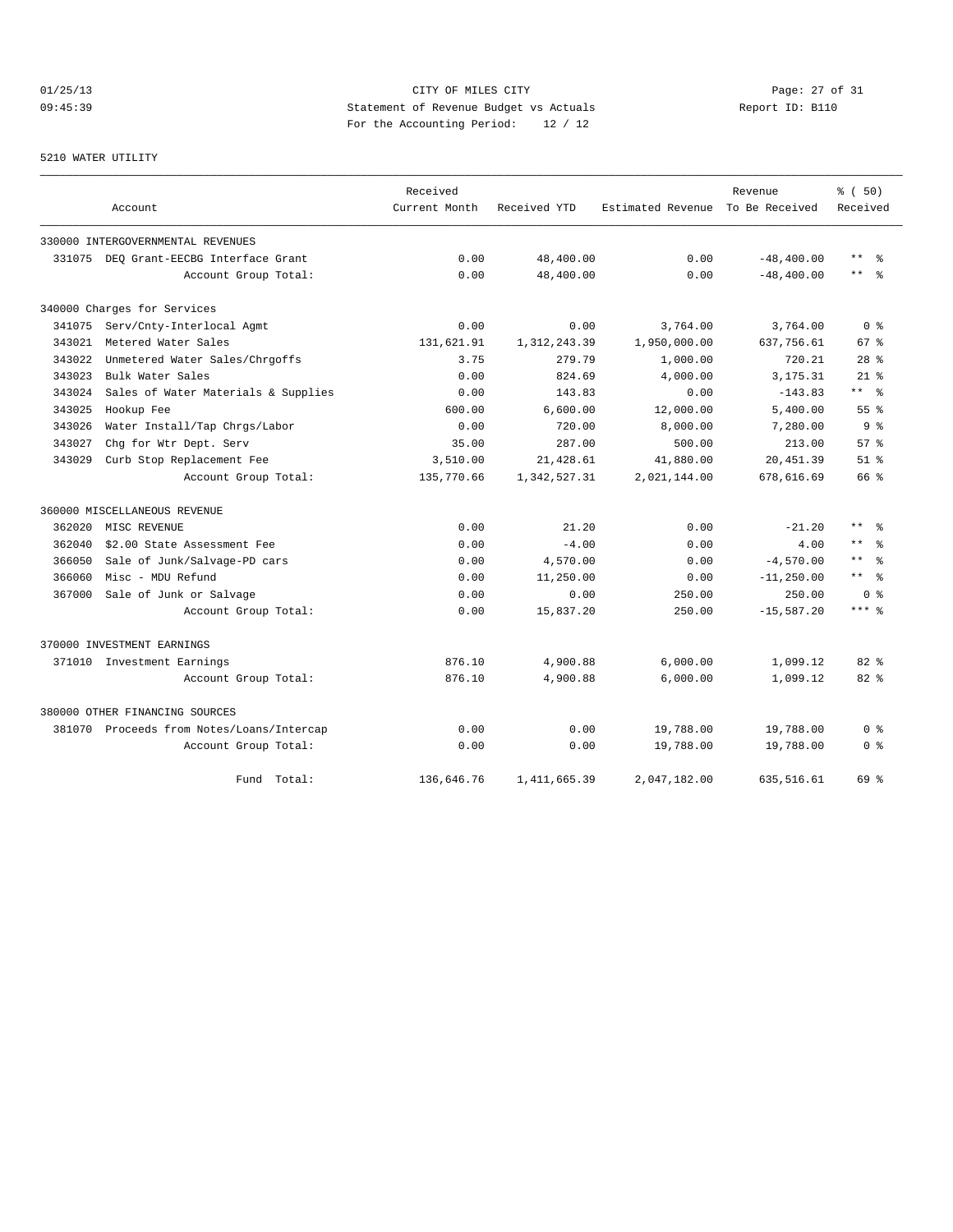# 01/25/13 Page: 28 of 31 09:45:39 Statement of Revenue Budget vs Actuals Report ID: B110 For the Accounting Period: 12 / 12

#### 5310 SEWER UTILITY

|        |                                           | Received      |              |                                  | Revenue      | % (50)             |
|--------|-------------------------------------------|---------------|--------------|----------------------------------|--------------|--------------------|
|        | Account                                   | Current Month | Received YTD | Estimated Revenue To Be Received |              | Received           |
|        | 330000 INTERGOVERNMENTAL REVENUES         |               |              |                                  |              |                    |
|        | 331991 Federal Stimulus                   | 100.00        | 100.00       | 300,000.00                       | 299,900.00   | 0 <sup>8</sup>     |
|        | Account Group Total:                      | 100.00        | 100.00       | 300,000.00                       | 299,900.00   | 0 <sup>8</sup>     |
|        | 340000 Charges for Services               |               |              |                                  |              |                    |
| 341075 | Serv/Cnty-Interlocal Agmt                 | 0.00          | 0.00         | 1,500.00                         | 1,500.00     | 0 <sup>8</sup>     |
| 343031 | Sewer Service Charges                     | 89,942.15     | 520,604.33   | 1,028,304.00                     | 507,699.67   | $51$ $%$           |
| 343032 | Sewer Installation Charges/Chrgoffs       | 3.75          | 279.76       | 1,200.00                         | 920.24       | $23$ $%$           |
| 343033 | Hookup Fee                                | 240.00        | 2,640.00     | 12,000.00                        | 9,360.00     | $22$ $%$           |
| 343034 | Treatment Facilities Fees                 | 260.00        | 1,540.00     | 3,000.00                         | 1,460.00     | $51$ %             |
| 343036 | Miscellaneous Sewer Revenue (Labor)       | 0.00          | 2,040.00     | 1,500.00                         | $-540.00$    | $136$ $%$          |
| 343037 | Baker Road Etc.                           | 712.56        | 4,153.77     | 8,000.00                         | 3,846.23     | $52$ $%$           |
| 343038 | RURAL SWR DIST #1                         | 0.00          | 0.00         | 22,000.00                        | 22,000.00    | 0 <sup>8</sup>     |
|        | Account Group Total:                      | 91,158.46     | 531,257.86   | 1,077,504.00                     | 546, 246.14  | 49 %               |
|        | 360000 MISCELLANEOUS REVENUE              |               |              |                                  |              |                    |
| 361010 | Land Rental                               | 0.00          | 2,575.90     | 2,500.00                         | $-75.90$     | $103*$             |
| 362000 | Insurance Proceeds                        | 0.00          | 1,445.19     | 0.00                             | $-1, 445.19$ | $***$ $ -$         |
| 362020 | MISC REVENUE                              | 0.00          | 0.00         | 1,000.00                         | 1,000.00     | 0 <sup>8</sup>     |
|        | Account Group Total:                      | 0.00          | 4,021.09     | 3,500.00                         | $-521.09$    | $115$ %            |
|        | 370000 INVESTMENT EARNINGS                |               |              |                                  |              |                    |
|        | 371010 Investment Earnings                | 519.02        | 3,298.38     | 3,500.00                         | 201.62       | 94%                |
|        | Account Group Total:                      | 519.02        | 3,298.38     | 3,500.00                         | 201.62       | $94$ $\frac{6}{3}$ |
|        | 380000 OTHER FINANCING SOURCES            |               |              |                                  |              |                    |
|        | 381070 Proceeds from Notes/Loans/Intercap | 185,500.00    | 185,500.00   | 1,510,000.00                     | 1,324,500.00 | $12*$              |
|        | Account Group Total:                      | 185,500.00    | 185,500.00   | 1,510,000.00                     | 1,324,500.00 | $12*$              |
|        | Total:<br>Fund                            | 277, 277.48   | 724, 177.33  | 2,894,504.00                     | 2,170,326.67 | $25$ $\frac{6}{5}$ |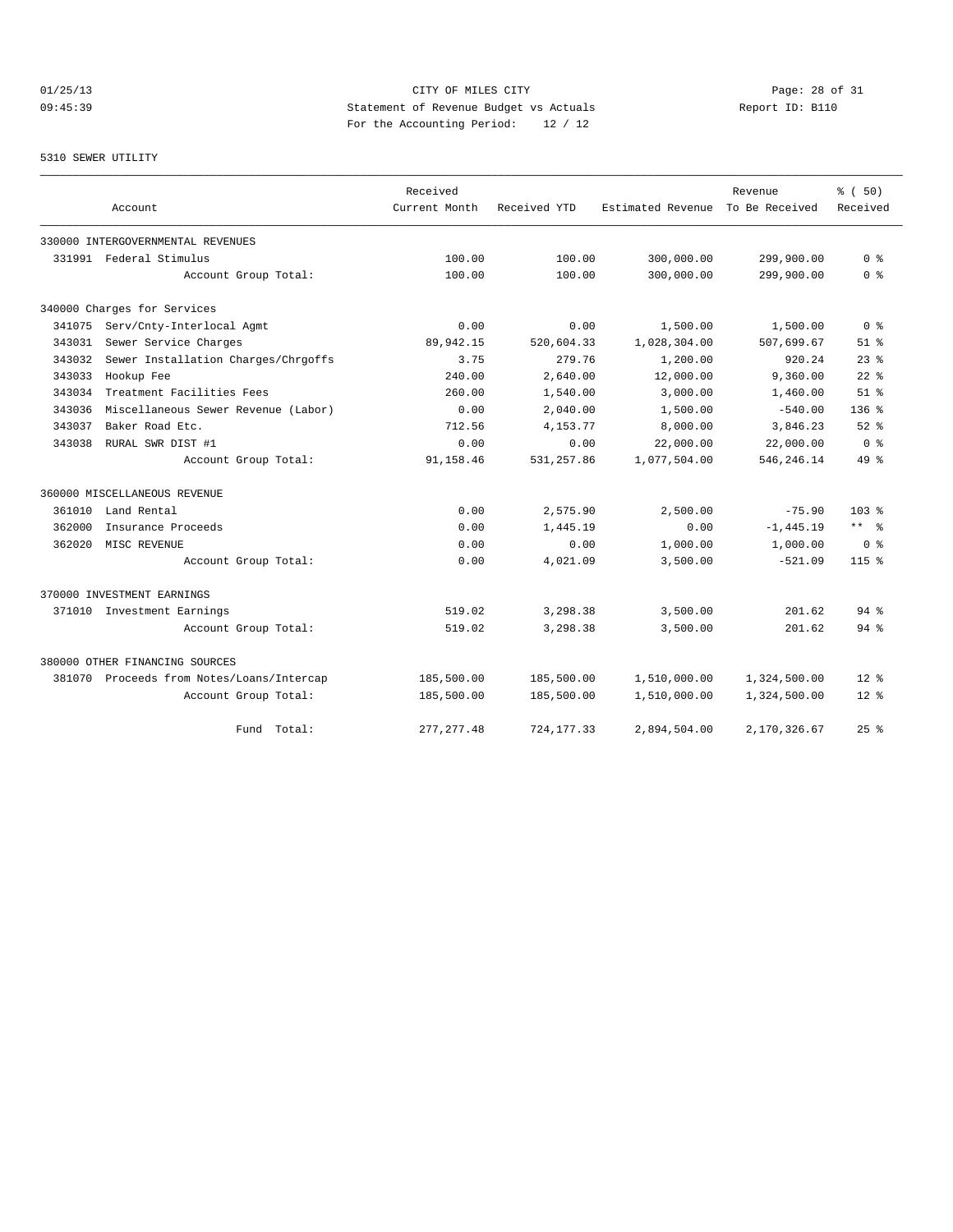# 01/25/13 Page: 29 of 31 09:45:39 Statement of Revenue Budget vs Actuals Report ID: B110 For the Accounting Period: 12 / 12

#### 5510 AMBULANCE FUND

|              |                                            | Received      |              |                                  | Revenue      | % (50)          |
|--------------|--------------------------------------------|---------------|--------------|----------------------------------|--------------|-----------------|
|              | Account                                    | Current Month | Received YTD | Estimated Revenue To Be Received |              | Received        |
| 310000 TAXES |                                            |               |              |                                  |              |                 |
| 311010       | Real Property Taxes                        | 174.50        | 3,764.98     | 6,500.00                         | 2,735.02     | 58 %            |
| 311020       | Personal Property Taxes                    | 0.62          | 15.47        | 650.00                           | 634.53       | 2 <sup>8</sup>  |
| 312000       | Penalty & Interest on Delinquent Taxes     | 1.71          | 15.26        | 40.00                            | 24.74        | 38 <sup>8</sup> |
|              | Account Group Total:                       | 176.83        | 3,795.71     | 7,190.00                         | 3,394.29     | 53%             |
|              | 330000 INTERGOVERNMENTAL REVENUES          |               |              |                                  |              |                 |
|              | 331040 Medicaid Supplemental Program-State | 0.00          | 6,832.44     | 3,700.00                         | $-3, 132.44$ | 185%            |
|              | Account Group Total:                       | 0.00          | 6,832.44     | 3,700.00                         | $-3, 132.44$ | 185%            |
|              | 340000 Charges for Services                |               |              |                                  |              |                 |
| 341075       | Serv/Cnty-Interlocal Agmt                  | 0.00          | 0.00         | 35,747.00                        | 35,747.00    | 0 <sup>8</sup>  |
| 342026       | Ambulance Charges                          | 75, 455.97    | 384, 372. 79 | 824,085.00                       | 439, 712. 21 | 47.8            |
| 342027       | Ambulance Standby                          | 700.00        | 3,000.00     | 7,500.00                         | 4,500.00     | $40*$           |
|              | Account Group Total:                       | 76, 155.97    | 387, 372, 79 | 867, 332, 00                     | 479.959.21   | 45%             |
|              | 360000 MISCELLANEOUS REVENUE               |               |              |                                  |              |                 |
|              | 366010 Misc- From Charge off Accts         | 118.03        | 654.29       | 5,500.00                         | 4,845.71     | $12*$           |
|              | Account Group Total:                       | 118.03        | 654.29       | 5,500.00                         | 4,845.71     | $12*$           |
|              | 370000 INVESTMENT EARNINGS                 |               |              |                                  |              |                 |
| 371010       | Investment Earnings                        | 0.00          | 0.00         | 499.00                           | 499.00       | 0 <sup>8</sup>  |
|              | Account Group Total:                       | 0.00          | 0.00         | 499.00                           | 499.00       | 0 <sup>8</sup>  |
|              | Fund Total:                                | 76,450.83     | 398,655.23   | 884, 221.00                      | 485,565.77   | 45%             |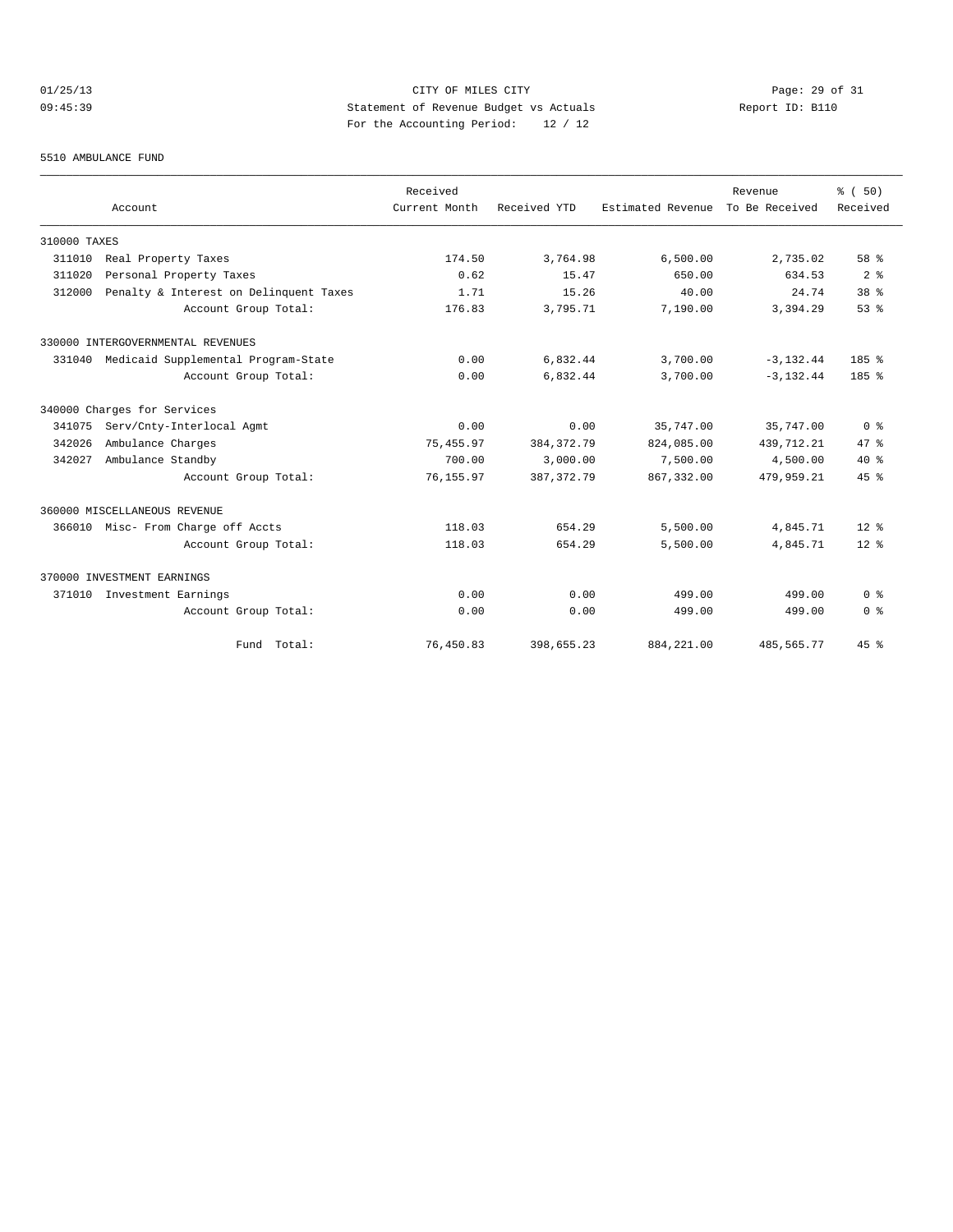# 01/25/13 Page: 30 of 31 09:45:39 Statement of Revenue Budget vs Actuals Report ID: B110 For the Accounting Period: 12 / 12

5610 AIRPORT OPERATING

|              |                                        | Received      |              |                   | Revenue        | % (50)           |
|--------------|----------------------------------------|---------------|--------------|-------------------|----------------|------------------|
|              | Account                                | Current Month | Received YTD | Estimated Revenue | To Be Received | Received         |
| 310000 TAXES |                                        |               |              |                   |                |                  |
| 311010       | Real Property Taxes                    | 261.20        | 5,623.00     | 9,000.00          | 3,377.00       | 62 %             |
| 311020       | Personal Property Taxes                | 0.92          | 23.09        | 1,400.00          | 1,376.91       | 2 <sup>8</sup>   |
| 312000       | Penalty & Interest on Delinquent Taxes | 2.44          | 18.97        | 50.00             | 31.03          | 38 <sup>8</sup>  |
|              | Account Group Total:                   | 264.56        | 5,665.06     | 10,450.00         | 4,784.94       | $54$ $%$         |
|              | 330000 INTERGOVERNMENTAL REVENUES      |               |              |                   |                |                  |
| 331129       | Federal Aeronautics Admin Grant        | 0.00          | 1,969.00     | 180,000.00        | 178,031.00     | 1 <sup>8</sup>   |
| 334030       | State Aeronautics Grant                | 0.00          | 0.00         | 5,000.00          | 5,000.00       | 0 <sup>8</sup>   |
|              | Account Group Total:                   | 0.00          | 1,969.00     | 185,000.00        | 183,031.00     | 1 <sup>8</sup>   |
|              | 340000 Charges for Services            |               |              |                   |                |                  |
| 341075       | Serv/Cnty-Interlocal Agmt              | 0.00          | 0.00         | 22,000.00         | 22,000.00      | 0 <sup>8</sup>   |
| 343061       | Landing Fees                           | 260.29        | 891.69       | 10,000.00         | 9,108.31       | 9 <sup>8</sup>   |
| 343062       | Aviation Fuel                          | 22, 324.52    | 631,558.91   | 380,000.00        | $-251, 558.91$ | 166 <sup>8</sup> |
| 343064       | Hangar Rent                            | 2,238.31      | 13,936.31    | 36,223.00         | 22,286.69      | 38 <sup>8</sup>  |
| 343065       | Building Rentals                       | 3,183.60      | 19,760.20    | 51,000.00         | 31,239.80      | 39 <sup>8</sup>  |
| 343067       | Other - Miscellaneous                  | 0.00          | 13,306.27    | 5,000.00          | $-8,306.27$    | $266$ %          |
|              | Account Group Total:                   | 28,006.72     | 679, 453.38  | 504,223.00        | $-175, 230.38$ | $135*$           |
|              | 360000 MISCELLANEOUS REVENUE           |               |              |                   |                |                  |
| 361010       | Land Rental                            | 1,717.26      | 18,804.23    | 25,000.00         | 6,195.77       | 75 %             |
| 362020       | MISC REVENUE                           | 277.72        | 2,444.11     | 3,000.00          | 555.89         | $81$ %           |
|              | Account Group Total:                   | 1,994.98      | 21, 248.34   | 28,000.00         | 6,751.66       | 76 %             |
|              | 370000 INVESTMENT EARNINGS             |               |              |                   |                |                  |
|              | 371010 Investment Earnings             | 38.37         | 126.71       | 200.00            | 73.29          | $63$ $%$         |
|              | Account Group Total:                   | 38.37         | 126.71       | 200.00            | 73.29          | $63$ $%$         |
|              | Fund Total:                            | 30, 304.63    | 708,462.49   | 727,873.00        | 19,410.51      | 97 <sup>°</sup>  |